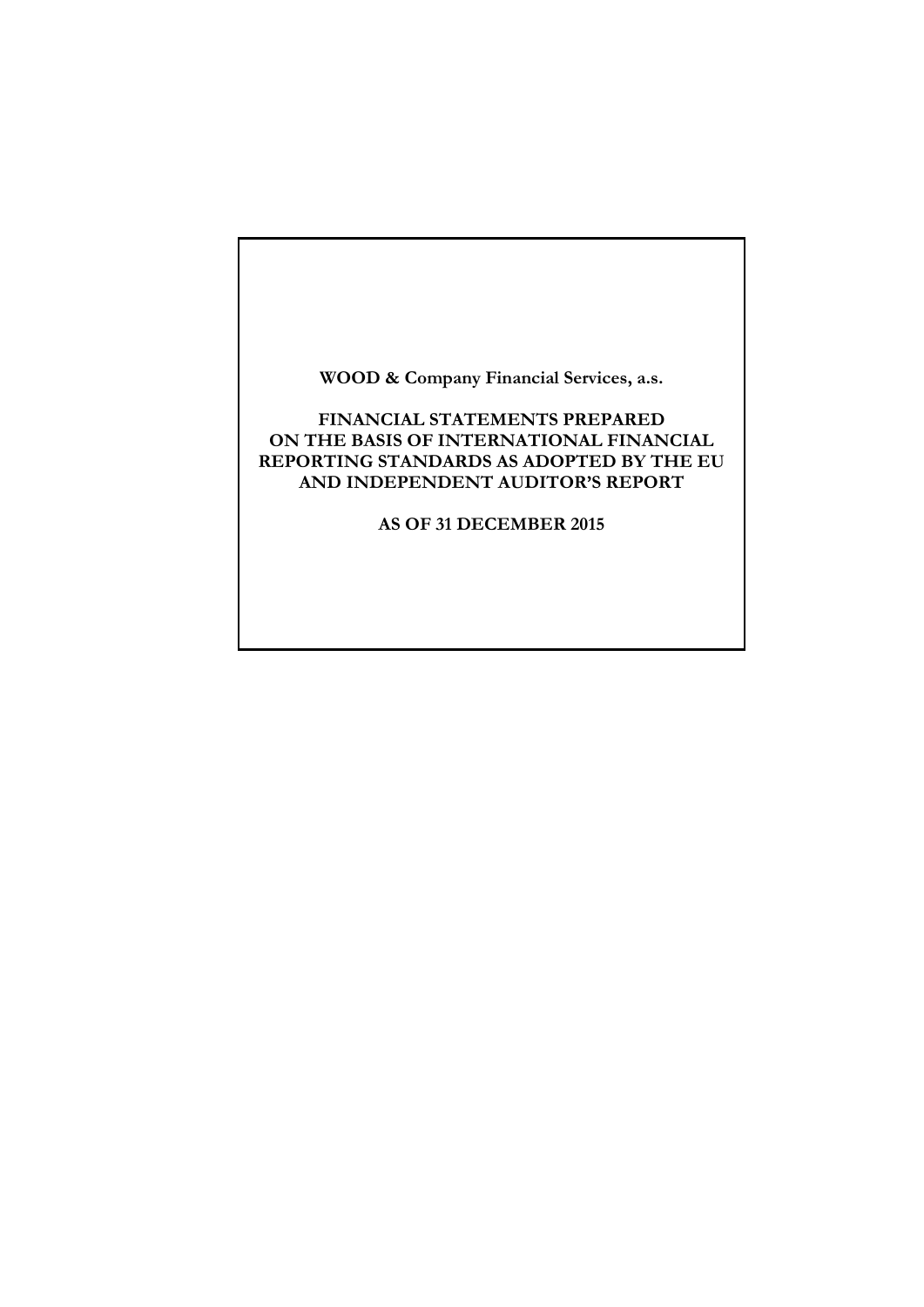# Deloitte.

## **INDEPENDENT AUDITOR'S REPORT** To the Shareholders of **WOOD & Company Financial Services, a.s.**

Having its registered office at: Náměstí Republiky 1079/1a, 110 00 Praha 1 Identification number: 265 03 808

We have audited the accompanying financial statements of WOOD & Company Financial Services, a.s. prepared on the basis of International Financial Reporting Standards as adopted by the EU, which comprise the statement of financial position as of 31 December 2015, and statement of comprehensive income, statement of changes in equity and statement of cash flows for the year then ended, and a summary of significant accounting policies and other explanatory notes.

#### Statutory Body's Responsibility for the Financial Statements

The Statutory Body is responsible for the preparation and fair presentation of these financial statements in accordance with International Financial Reporting Standards as adopted by EU, and for such internal control as management determines is necessary to enable the preparation of financial statements that are free from material misstatement, whether due to fraud or error.

#### **Auditor's Responsibility**

Our responsibility is to express an opinion on these financial statements based on our audit. We conducted our audit in accordance with International Standards on Auditing. Those standards require that we comply with ethical requirements and plan and perform the audit to obtain reasonable assurance about whether the financial statements are free from material misstatement.

An audit involves performing procedures to obtain audit evidence about the amounts and disclosures in the financial statements. The procedures selected depend on the auditor's judgment, including the assessment of the risks of material misstatement of the financial statements, whether due to fraud or error. In making those risk assessments, the auditor considers internal control relevant to the entity's preparation and fair presentation of the financial statements in order to design audit procedures that are appropriate in the circumstances, but not for the purpose of expressing an opinion on the effectiveness of the entity's internal control. An audit also includes evaluating the appropriateness of accounting policies used and the reasonableness of accounting estimates made by management, as well as evaluating the overall presentation of the financial statements.

We believe that the audit evidence we have obtained is sufficient and appropriate to provide a basis for our audit opinion.

#### Opinion

In our opinion, the financial statements give a true and fair view of the financial position of WOOD & Company Financial Services, a.s. as of 31 December 2015, and of its financial performance and its cash flows for the year then ended in accordance with International Financial Reporting Standards as adopted by the EU.

#### **Emphasis of Matter**

We draw attention to Note 1 to the financial statements.

The presentation currency of these financial statements is EUR. The presentation currency of these financial statements differs from presentation currency of the statutory financial statements which is CZK. Our opinion is not modified in respect of this matter.

In Prague on 4 May 2016

Audit firm:

Deloitte Audit s.r.o. registration no. 079

Represented by:

David Batal registration no. 2147

Deloitte refers to one or more of Deloitte Touche Tohmatsu Limited, a UK private company limited by guarantee, and its network of member firms, each of which is a legally separate and independent entity. Please see www.deloitte.com/cz/about for a detailed description of the legal structure of Deloitte Touche Tohmatsu Limited and its member firms.

Deloitte Audit sino Nile House Karolinská 654/2 186 00 Prague 8 - Karlín Czech Republic

Tel: +420, 246, 042, 500 Fax: +420 246 042 555 DeloitteCZ@deloitteCE.com www.deloitte.cz

Reaistered at the Municipal Court in Prague, Section C, File 24349 Id. Nr.: 49620592 Tax Id. Nr.: CZ49620592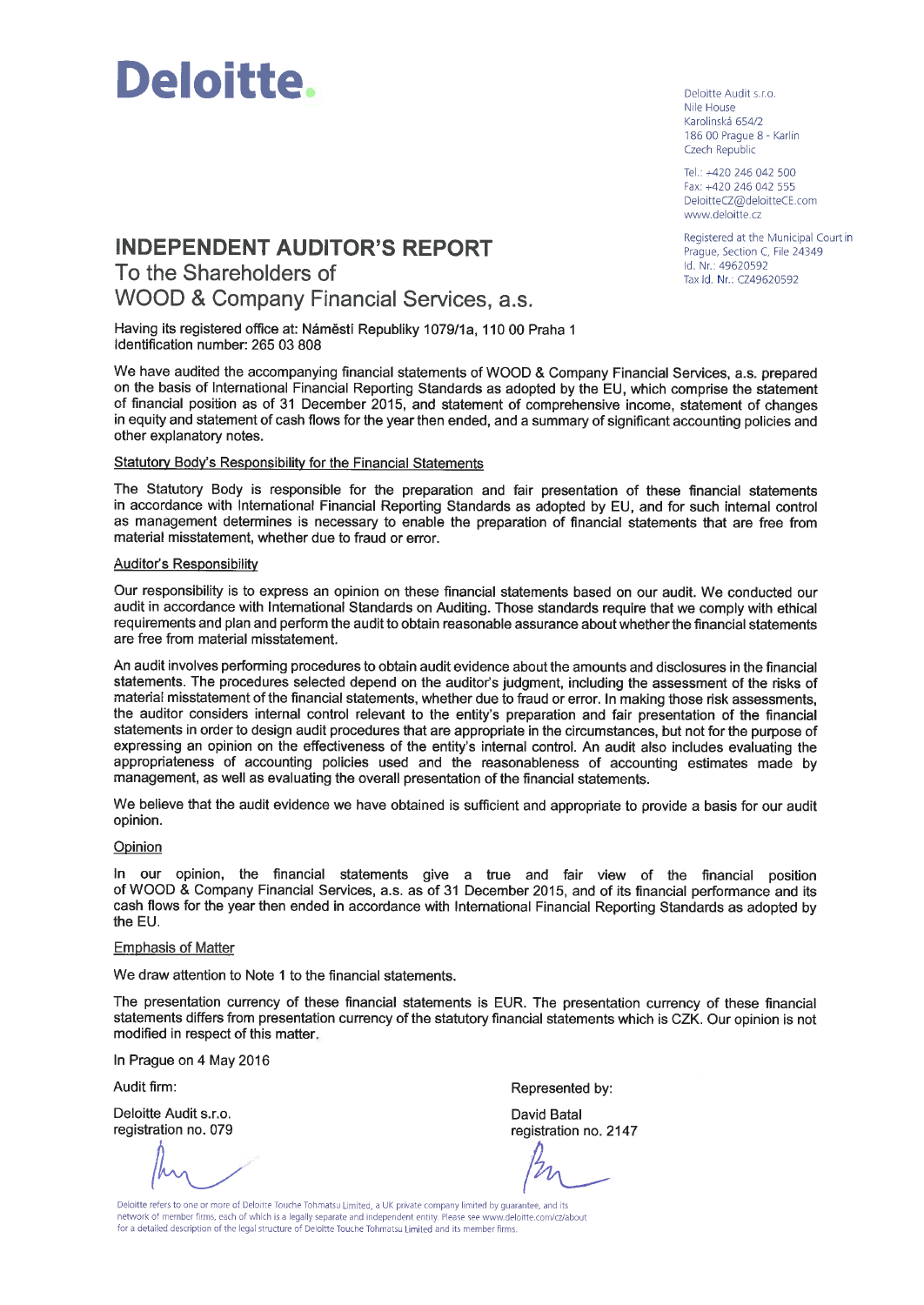#### FINANCIAL STATEMENTS FOR THE YEAR ENDED 31 DECEMBER 2015 PREPARED ON THE BASIS OF INTERNATIONAL FINANCIAL REPORTING STANDARDS AS ADOPTED BY THE EU

| Name of the Company:      | WOOD & Company Financial Services, a.s.   |
|---------------------------|-------------------------------------------|
| <b>Registered Office:</b> | Náměstí Republiky 1079/1a, 110 00 Praha 1 |
| <b>Legal Status:</b>      | <b>Joint Stock Company</b>                |
| Corporate ID:             | 265 03 808                                |

**Components of the Financial Statements:** 

**Statement of Comprehensive Income** 

**Statement of Financial Position** 

**Statement of Changes in Equity** 

**Cash Flow Statement** 

**Notes to the Financial Statements** 

These financial statements were prepared on 4 May 2016.

| Statutory body of the reporting entity: | Signature |
|-----------------------------------------|-----------|
| Jan Sýkora<br>Chairman of the Board     |           |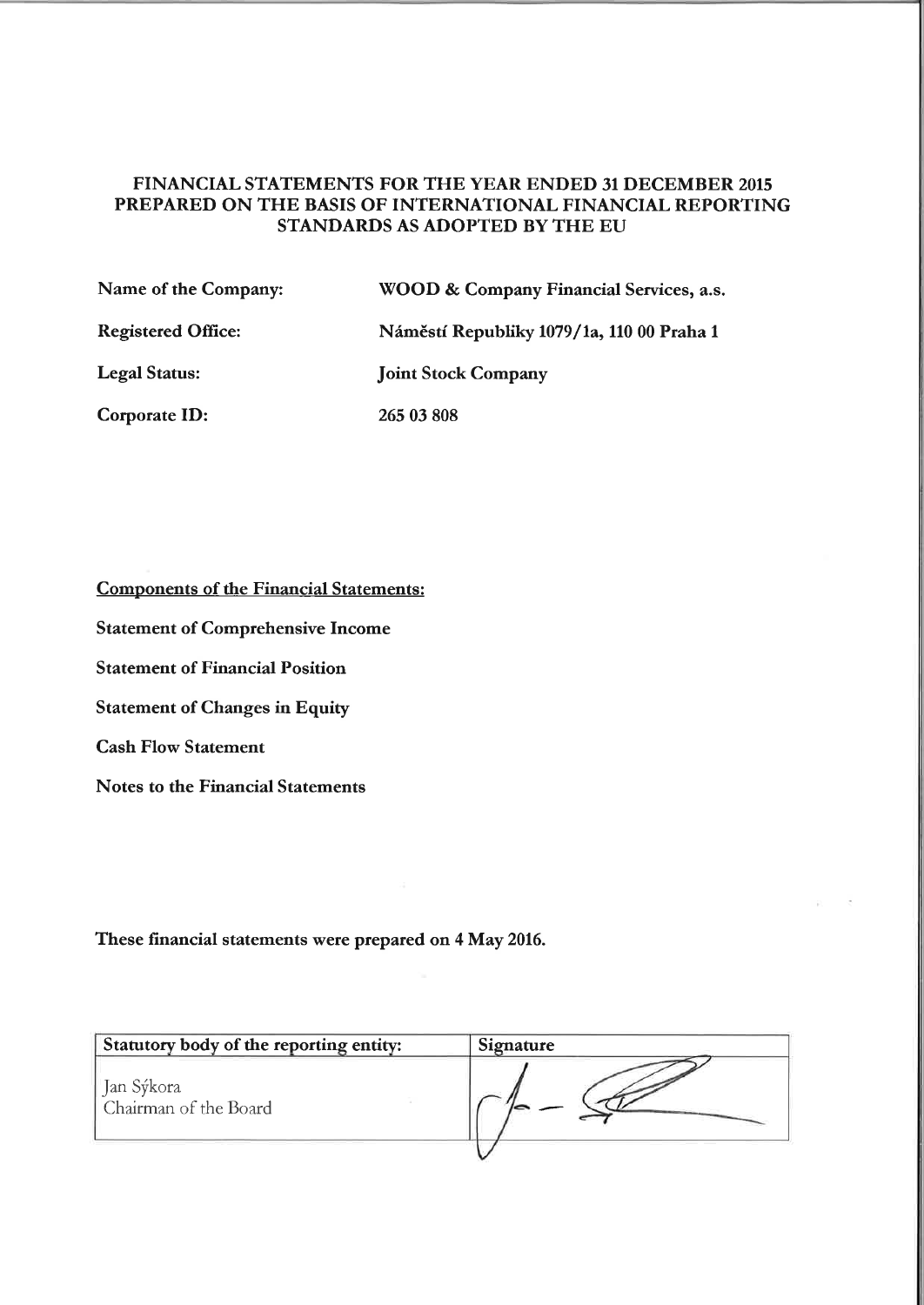# **WOOD & Company Financial Services, a.s.**

Financial Statements for the Year Ended 31 December 2015 in accordance with International Financial Reporting Standards adopted by European Union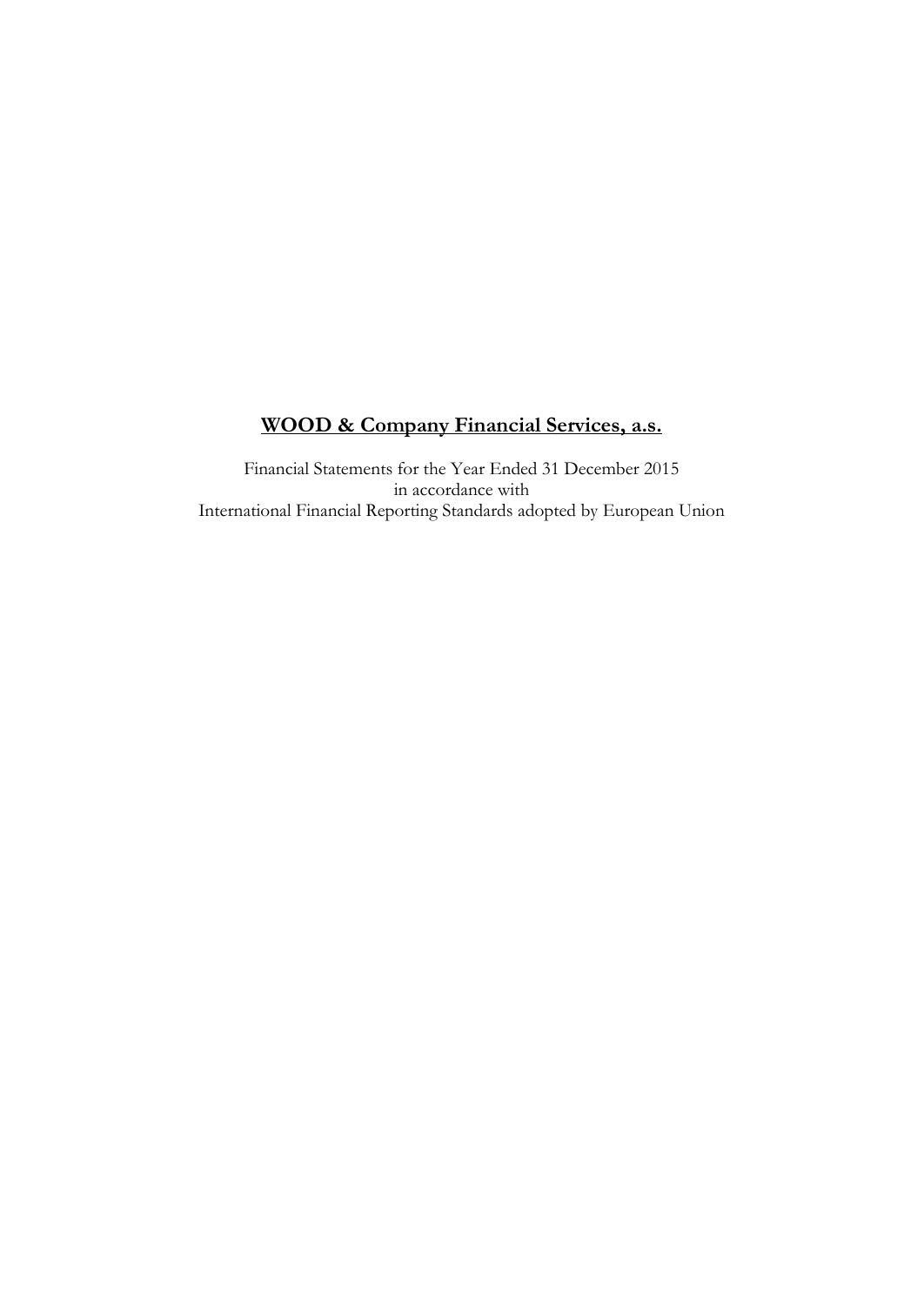

# CONTENTS PAGE(S)

FINANCIAL STATEMENTS

| STATEMENT OF COMPREHENSIVE INCOME |          |
|-----------------------------------|----------|
| STATEMENT OF FINANCIAL POSITION   | 5        |
| STATEMENT OF CHANGES IN EQUITY    |          |
| CASH FLOW STATEMENT               |          |
| NOTES TO THE FINANCIAL STATEMENTS | $8 - 32$ |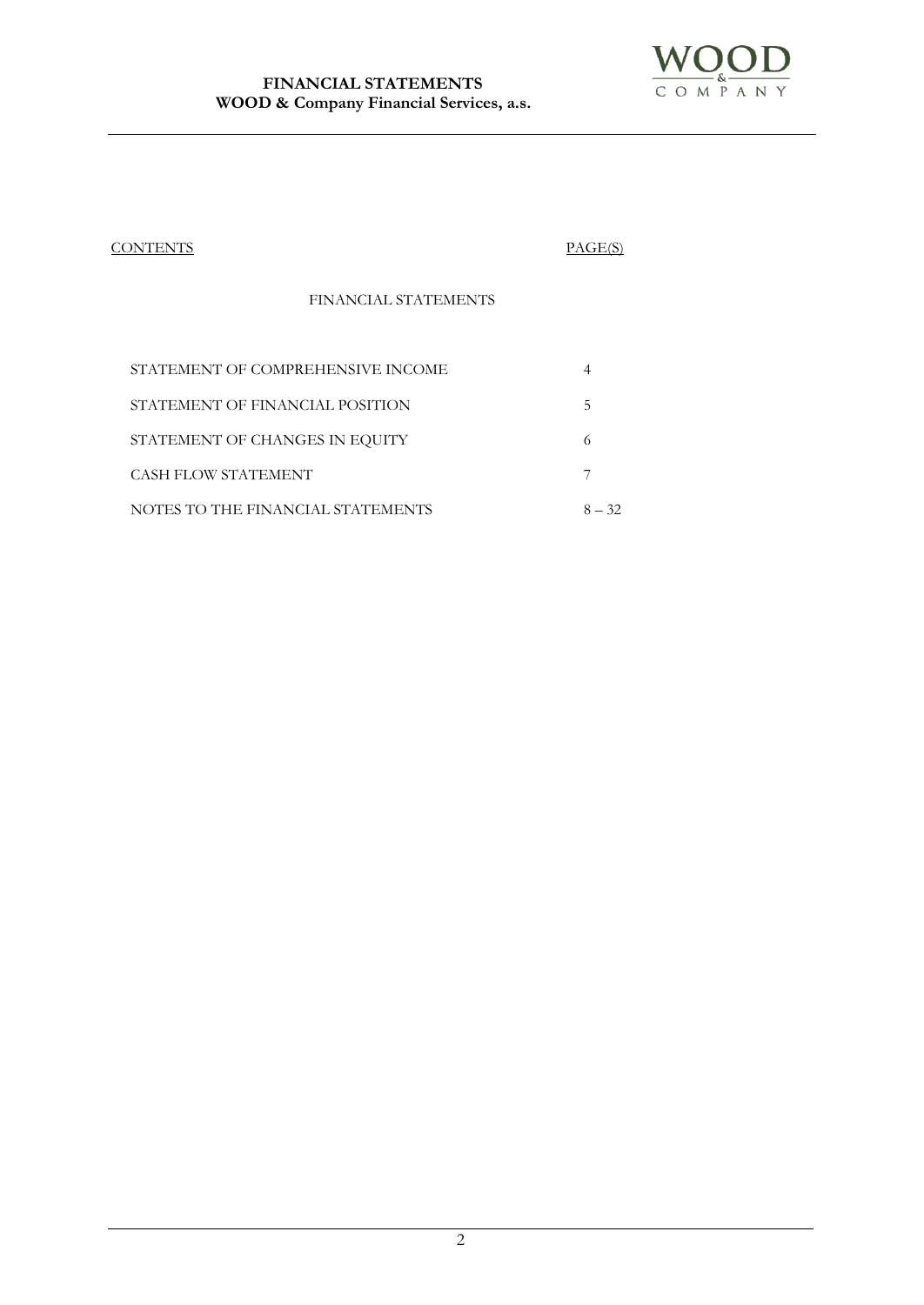

#### **AUDITED RESULTS FOR THE YEAR ENDED 31 DECEMBER 2015**

### **CAPITAL STRENGTH IN DIFFICULT MARKETS**

#### **Key results for 2015:**

- Net fees and commissions were EUR 19.4m
- Net profit on financial operations from trading and investment activities was EUR 6.3m
- Operating income totalled EUR 26.2m
- Operating costs were EUR 20.7m
- Total equity as of 31 December 2015 was EUR 23.7m.

#### **Presentation of financial Statements**

WOOD & Company Financial Services, a.s. (hereinafter "Company") presents the audited statements of its financial performance for 2015 and its financial position as of 31 December 2015 prepared in accordance with International Financial Reporting Standards (IFRS) and interpretations approved by the International Accounting Standards Board (IASB) as adopted by the European Union. The presentation currency of these financial statements is euro (EUR). The presentation currency of these financial statements differs from presentation currency of the statutory financial statements which is Czech crown (CZK), which is also the functional currency of the Company. The translation from CZK to EUR is described in Note 1.

All figures are stated in thousands of EUR unless stated otherwise.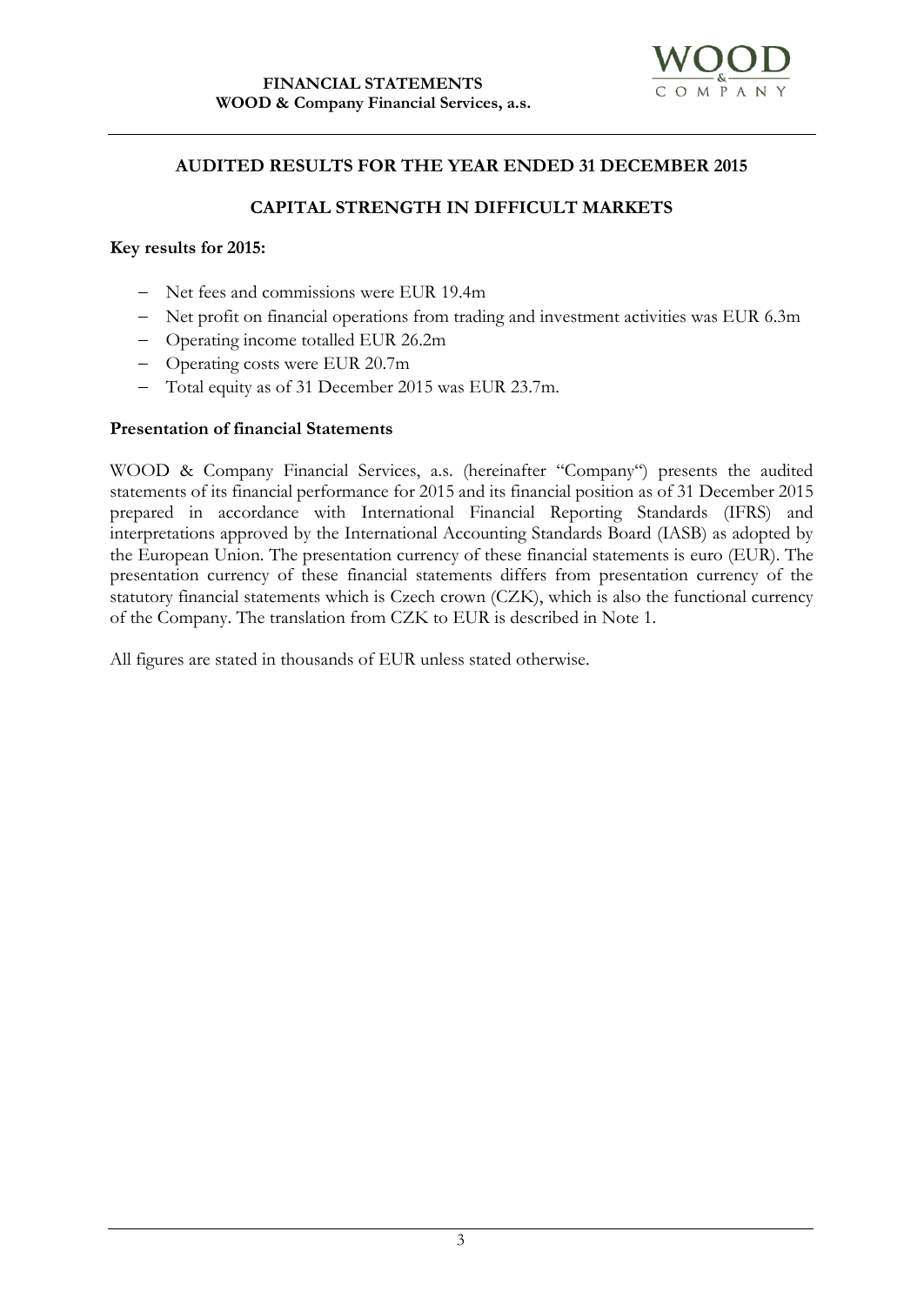

#### **STATEMENT OF COMPREHENSIVE INCOME FOR THE YEAR ENDED 31 DECEMBER 2015**

|                                                     | <b>NOTES</b> | 31 December 2015 | 31 December 2014 |
|-----------------------------------------------------|--------------|------------------|------------------|
|                                                     |              | <b>EUR '000</b>  | <b>EUR '000</b>  |
| Interest income                                     |              | 1,217            | 439              |
| Interest expense                                    |              | $-485$           | $-276$           |
| Net interest expense                                | 6            | 732              | 163              |
| Fee and commissions income                          |              | 32,203           | 22,027           |
| Fee and commissions expense                         |              | $-12,787$        | $-8,475$         |
| Net fee and commissions income                      | 7            | 19,416           | 13,552           |
| Net profit on financial operations                  | 8            | 6,259            | 2,655            |
| Other operating income/(expense), net               | 9            | $-158$           | 110              |
| Total operating income                              |              | 26,249           | 16,480           |
| General administrative expenses                     | 10           | $-20,035$        | $-15,146$        |
| Depreciation                                        | 10, 19       | $-673$           | $-702$           |
| Share/Option Scheme                                 | 10           | $-16$            | $-19$            |
| Total operating costs                               |              | $-20,724$        | $-15,867$        |
| Profit before income taxes                          |              | 5,525            | 613              |
| Income taxes                                        | 11           | $-1497$          | $-312$           |
| Deferred tax                                        | 11           | 268              | $\Omega$         |
| Net Income                                          |              | 4,296            | 301              |
|                                                     |              |                  |                  |
| Other comprehensive income                          |              |                  |                  |
| Items that will not be reclassified                 |              |                  |                  |
| subsequently to the Statement of Income             |              |                  |                  |
| Change in reporting currency conversion differences |              | 527              | $-203$           |
| Items that may be reclassified                      |              |                  |                  |
| subsequently to the Statement of Income             |              |                  |                  |
| Gains/ losses from available for sale securities    |              | 5                | $\Omega$         |
| Income tax relating to other comprehensive income   |              | 0                | $\Omega$         |
| Total comprehensive income                          |              | 4,828            | 98               |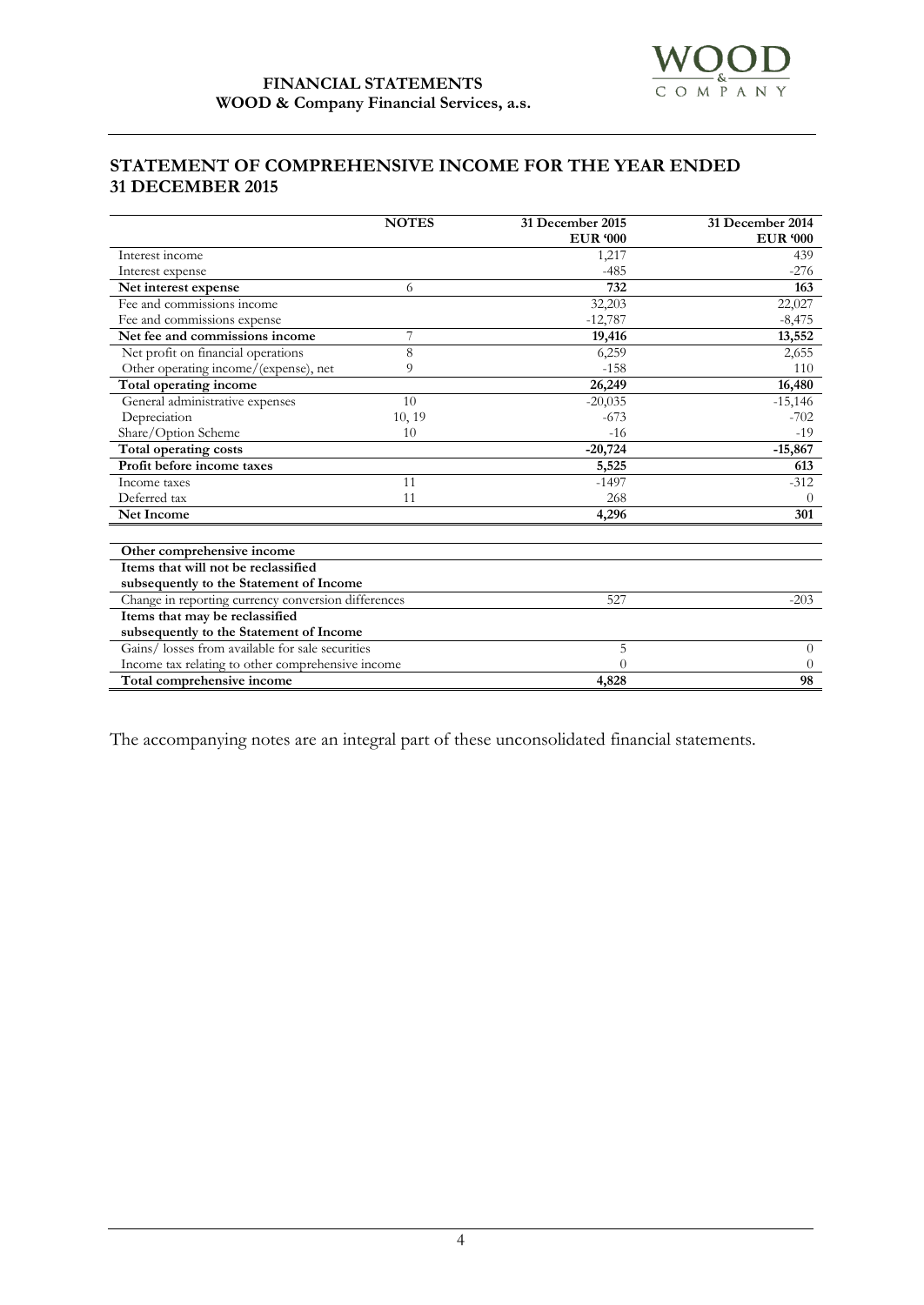

# **STATEMENT OF FINANCIAL POSITION AS OF 31 DECEMBER 2015**

|                                                                         | <b>NOTES</b> | 31 December 2015<br><b>EUR '000</b> | 31 December 2014<br><b>EUR</b> '000 |
|-------------------------------------------------------------------------|--------------|-------------------------------------|-------------------------------------|
| <b>ASSETS</b>                                                           |              |                                     |                                     |
| <b>Current assets</b>                                                   |              |                                     |                                     |
| Cash and deposits with banks                                            | 12           | 17,562                              | 18,422                              |
| Assets held for trading                                                 | 13           | 1,239                               | 681                                 |
| Securities available for sale                                           | 16           | 7,224                               | 3,321                               |
| Trade and other receivables                                             | 14           | 115,527                             | 79,846                              |
| Accrued income and other assets                                         | 15           | 669                                 | 520                                 |
| Total current assets                                                    |              | 142,221                             | 102,790                             |
| Non-current assets                                                      |              |                                     |                                     |
| Long-term receivables                                                   | 18           | 149                                 | 150                                 |
| Securities held to maturity                                             | 17           | 37                                  | 36                                  |
| Deferred tax assets                                                     | 11           | 52                                  | $\theta$                            |
| Intangible fixed assets, net                                            | 19           | 1,196                               | 1,442                               |
| Tangible fixed assets, net                                              | 19           | 1,112                               | 951                                 |
| Total non-current assets                                                |              | 2,546                               | 2,579                               |
| Total assets                                                            |              | 144,767                             | 105,369                             |
| <b>EQUITY AND LIABILITIES</b><br>Capital and reserves<br>Issued capital | 20           | 17,777                              | 17,777                              |
| Reserve fund from profit                                                |              | 610                                 | 610                                 |
| Retained earnings                                                       |              | 1,869                               | 1,568                               |
| Revaluation fund from AFS                                               |              | $\theta$                            | $-5$                                |
| Share/Option scheme capital fund                                        |              | 579                                 | 563                                 |
| Profit for the current period                                           |              | 4,296                               | 301                                 |
| Reporting currency conversion                                           |              | $-1,479$                            | $-2,006$                            |
| Total capital and reserves                                              |              | 23,652                              | 18,808                              |
|                                                                         |              |                                     |                                     |
| Deferred tax liabilities                                                | 11           | $\overline{0}$                      | 211                                 |
| Issued debt securities                                                  | 24           | 3,761                               | $\theta$                            |
| Provision for post-employment benefits                                  | 23           | 498                                 | 506                                 |
| Equity and long term liability                                          |              | 27.911                              | 19.525                              |
| <b>Current liabilities</b>                                              |              |                                     |                                     |
| Amounts owed to banks                                                   |              | 8,206                               | 4,136                               |
| Liabilities held for trading                                            | 13           | 674                                 | 252                                 |
| Trade and other payables                                                | 21           | 106,263                             | 81,165                              |
| Accruals and other liabilities                                          | 22           | 305                                 | 134                                 |
| Income tax payable                                                      | 11           | 1,408                               | 157                                 |
| Current liabilities total                                               |              | 116,856                             | 85,844                              |
| Total equity and liabilities                                            |              | 144,767                             | 105,369                             |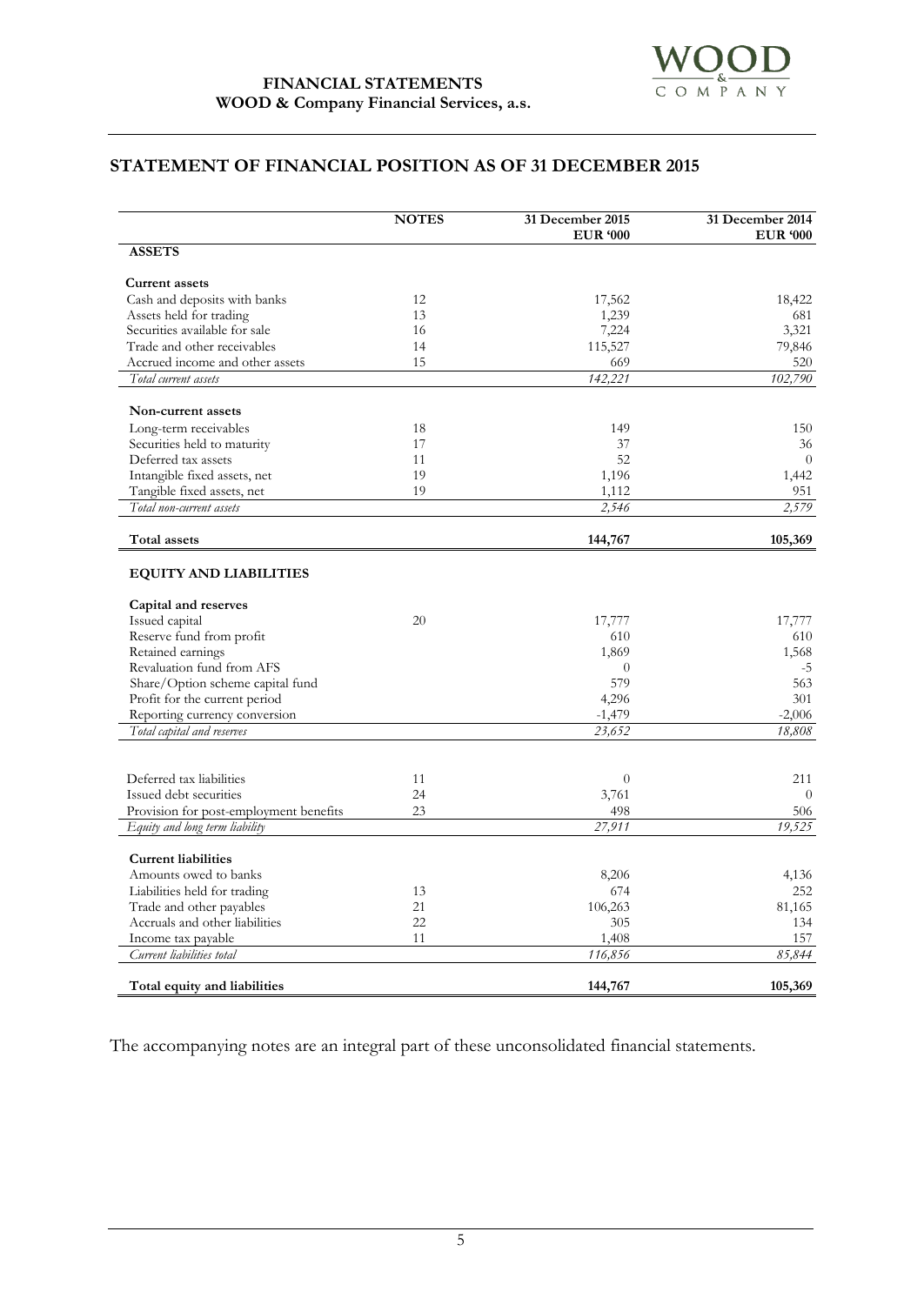

### **STATEMENT OF CHANGES IN EQUITY FOR THE YEAR ENDED 31 DECEMBER 2015**

|                                              | Share capital   | Reserve fund    | <b>Revaluation fund</b> | Share/option    | Accumulated      | Reporting       | Total           |
|----------------------------------------------|-----------------|-----------------|-------------------------|-----------------|------------------|-----------------|-----------------|
|                                              |                 | from profit     | from AFS                | scheme capital  | $profit/$ (loss) | currency        |                 |
|                                              |                 |                 |                         | fund            |                  | conversion      |                 |
|                                              | <b>EUR '000</b> | <b>EUR '000</b> | <b>EUR '000</b>         | <b>EUR '000</b> | <b>EUR '000</b>  | <b>EUR '000</b> | <b>EUR '000</b> |
| Balance at 31 December 2013                  | 17,777          | 610             | -5                      | 888             | 3,519            | $-1,803$        | 20,986          |
| Creation of Share/Option scheme capital fund |                 |                 |                         | 19              |                  |                 | 19              |
| Release of Share/Option scheme capital fund  |                 |                 |                         | $-344$          | 344              |                 |                 |
| Dividends                                    |                 |                 |                         |                 | $-2,295$         |                 | $-2,295$        |
| Change in reporting currency conversion      |                 |                 |                         |                 |                  | $-203$          | $-203$          |
| Profit for 2014                              |                 |                 |                         |                 | 301              |                 | 301             |
| Balance at 31 December 2014                  | 17,777          | 610             |                         | 563             | 1,869            | $-2,006$        | 18,808          |
| Creation of Share/Option scheme capital fund |                 |                 |                         | 16              |                  |                 | 16              |
| Release of Share/Option scheme capital fund  |                 |                 |                         |                 |                  |                 |                 |
| Change in Available for sales securities     |                 |                 |                         |                 |                  |                 |                 |
| Dividends                                    |                 |                 |                         |                 |                  |                 |                 |
| Change in reporting currency conversion      |                 |                 |                         |                 |                  | 527             | 527             |
| Profit for 2015                              |                 |                 |                         |                 | 4,296            | $\Omega$        | 4,296           |
| Balance at 31 December 2015                  | 17,777          | 610             |                         | 579             | 6,165            | $-1,479$        | 23,652          |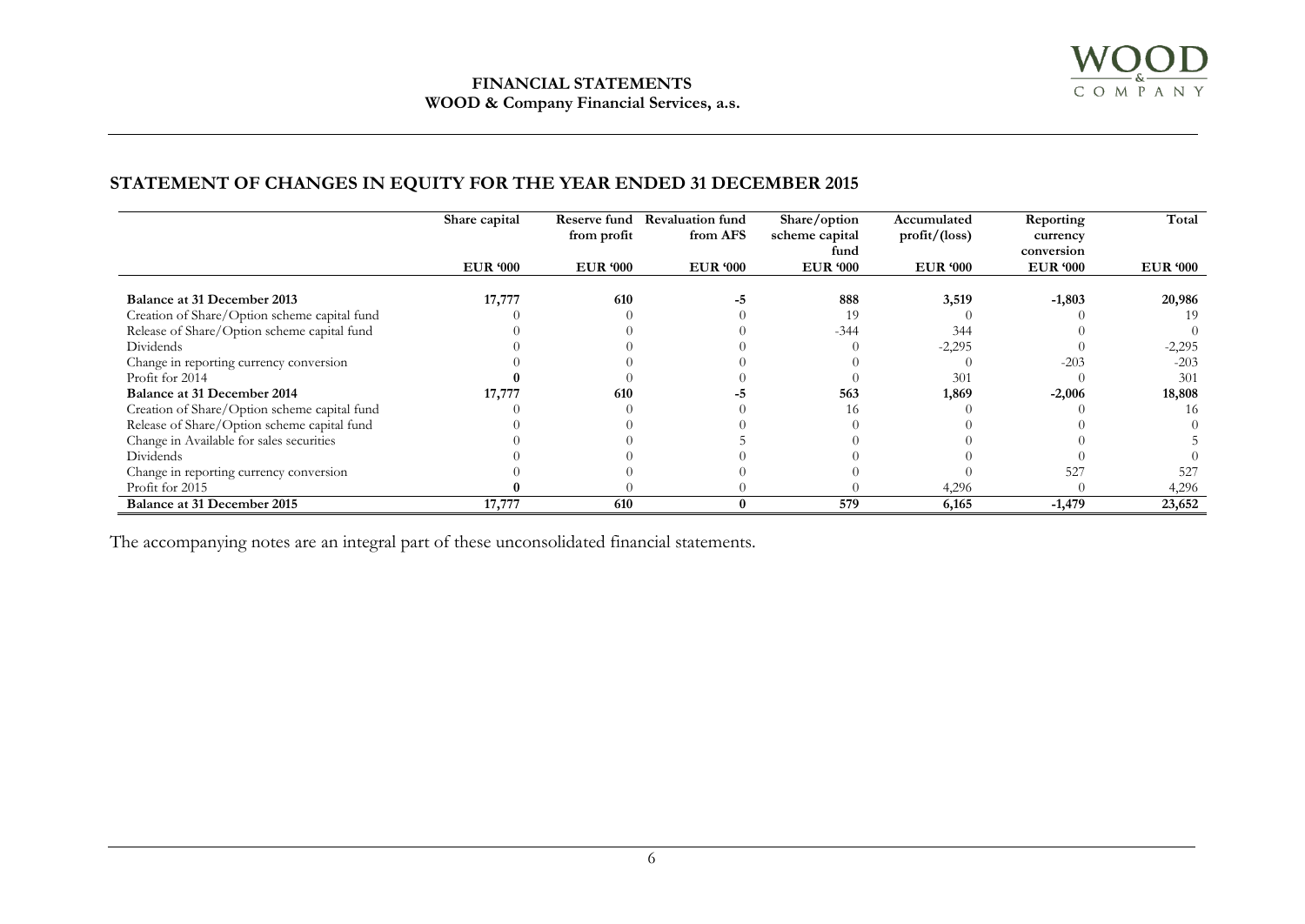#### **FINANCIAL STATEMENTS WOOD & Company Financial Services, a.s.**



#### **CASH-FLOW STATEMENT FOR THE YEAR ENDED 31 DECEMBER 2015**

|                                                     | 31 December 2015<br><b>EUR '000</b> | 31 December 2014<br><b>EUR '000</b> |
|-----------------------------------------------------|-------------------------------------|-------------------------------------|
| CASH FLOW FROM OPERATING ACTIVITIES                 |                                     |                                     |
| Profit before tax                                   | 5,525                               | 613                                 |
| Depreciation of tangible and intangible assets      | 673                                 | 702                                 |
| Share/Option scheme                                 | 16                                  | 19                                  |
| Change in impairment and provisions                 | 492                                 | 20                                  |
| Other non-financial movements                       | $-1$                                | $-50$                               |
| Operating profit before changes in operating assets | 6,705                               | 1,304                               |
| Trade and other receivables                         | $-33,955$                           | $-17,578$                           |
| Trading shares                                      | $-124$                              | 1,149                               |
| Other assets                                        | $-134$                              | $-37$                               |
| Trade and other payables                            | 22,778                              | 31,544                              |
| Other liabilities                                   | 165                                 | $-40$                               |
| Income taxes paid                                   | $-255$                              | $-224$                              |
| NET CASH FROM OPERATING ACTIVITIES                  | $-4,820$                            | 16,118                              |
|                                                     |                                     |                                     |
| CASH FLOW FROM INVESTING ACTIVITIES                 |                                     |                                     |
| Purchase of securities available for sale           | $-3,776$                            | $-3,273$                            |
| (Purchase)/Redemption of HTM securities             | $\overline{0}$                      | $\theta$                            |
| Net cash flow from the purchase of a new branch     | 81                                  | 425                                 |
| Purchase of property, plant & equipment             | $-460$                              | $-194$                              |
| NET CASH USED IN INVESTING ACTIVITIES               | $-4,155$                            | $-3,042$                            |
| CASH FLOW FROM FINANCING ACTIVITIES                 |                                     |                                     |
| Non-current receivables                             | 4                                   | $-24$                               |
| Short-term debt increase/(decrease)                 | 3,925                               | $-1,863$                            |
| Selling of own bonds                                | 3,725                               | $\theta$                            |
| Dividend paid-out                                   | $\theta$                            | $-2,295$                            |
|                                                     |                                     |                                     |
| NET CASH USED IN FINANCING ACTIVITIES               | 7,654                               | $-4,182$                            |
| NET INCREASE/DECREASE IN CASH AND CASH EQUIVALENTS  | $-1,321$                            | 8,896                               |
| NET IMPACT OF FX RATES CHANGES                      | 461                                 | $-154$                              |
| CASH AT THE BEGINNING OF PERIOD                     | 18,422                              | 9,682                               |
| CASH AND CASH EQUIVALENTS                           |                                     |                                     |
| <b>AT THE END OF PERIOD</b>                         | 17,562                              | 18,422                              |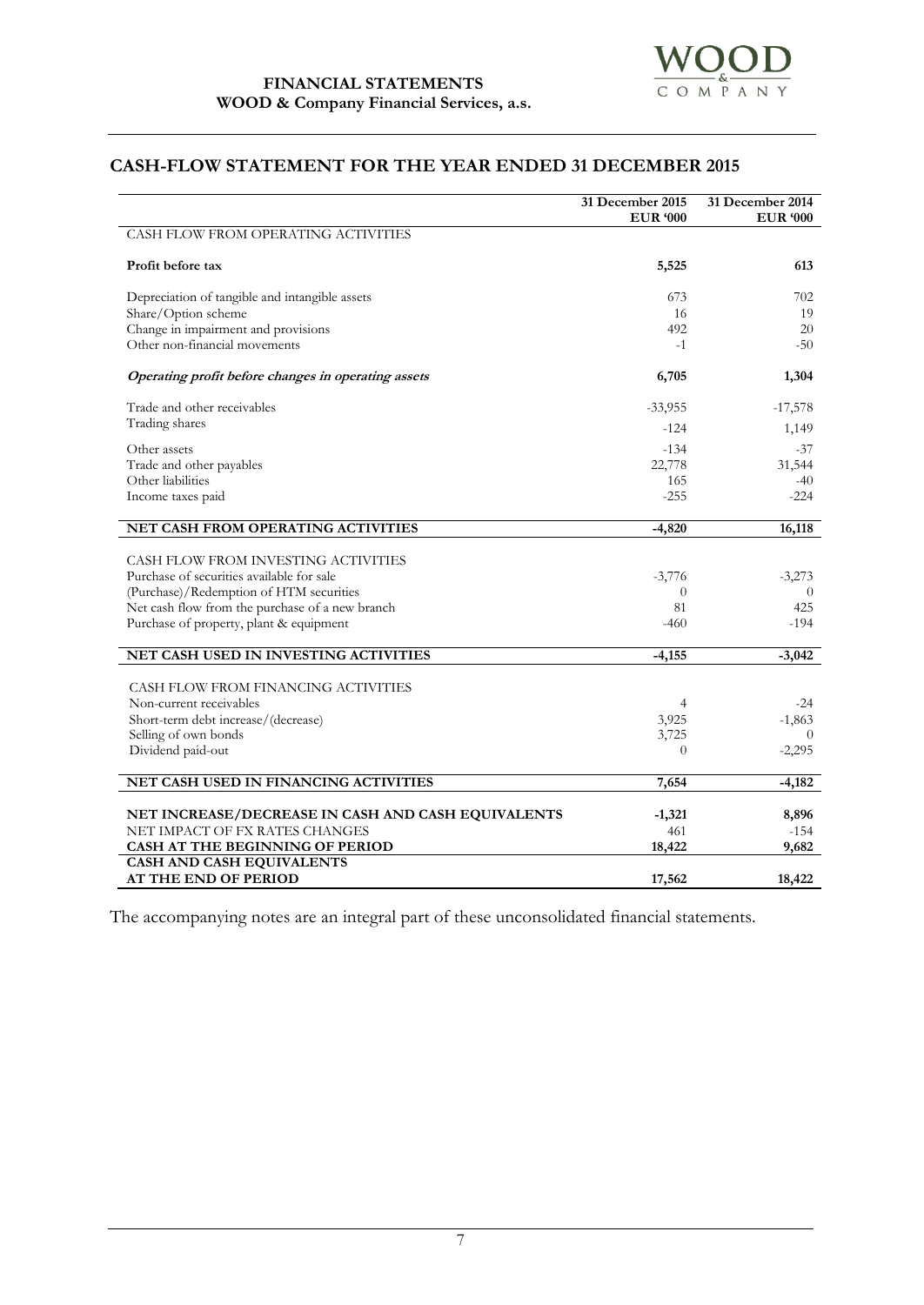

#### **1. USE OF EURO AS A PRESENTATION CURRENCY**

These financial statements were derived from the statutory financial statements that were issued as of 30 April 2016. The statutory financial statements' functional and presentation currency is the Czech crown (CZK).

The presentation currency of these financial statements is euro (EUR). The presentation currency of these financial statements differs from presentation currency of the statutory financial statements which is Czech crown (CZK). The Company presents these financial statements in euro ("EUR") with accuracy to EUR thousand ("EUR '000"). The statement of financial positions was translated to EUR at the closing rate announced by the Czech National Bank at the date of that statement of financial position, ie. as of 31 December 2015 at rate of CZK/EUR 27.025(as of 31 December 2014 at rate of CZK / EUR 27,725). Equity was translated using historical exchange rates. Income and expenses were translated at exchange rates at the date of the transactions. All resulting exchange differences were recognised in other comprehensive income. Cash flows were translated at average exchange rates for the period.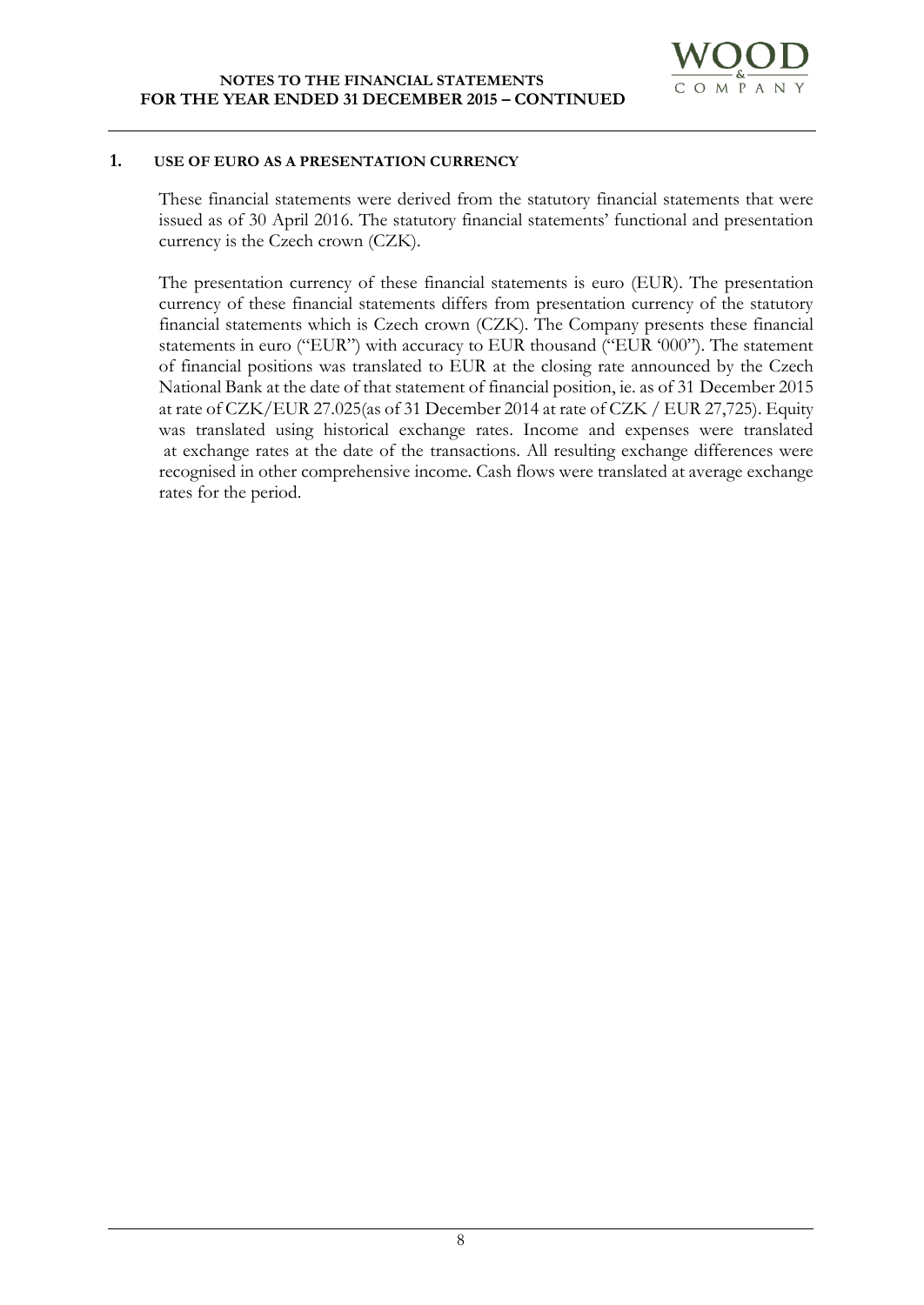

#### **2. INTRODUCTION**

WOOD & Company Financial Services, a.s. (hereinafter "WOOD & Co." or the "Company"), with its registered office at Palladium, Náměstí republiky 1079/1a, 110 00 Prague 1, is a joint stock company and was formally entered into the Register of Companies held at the Commercial Court in 2002.

#### **Capital Structure and Financial Resources of the Company**

The shareholders' equity was EUR 23,652 thousand as of 31 December 2015 (2014: EUR 18,808 thousand).

In addition to its internal funding the Company secured additional renewable overdraft facilities from various commercial banks. In most cases the utilisation of these facilities is limited only to the financing of settlement imperfections and guarantee funds of various stock exchanges.

#### **Shareholder Structure**

The ultimate majority shareholders of the Company as of 31 December 2015 were Jan Sýkora, Vladimír Jaroš and Ľubomír Šoltýs (Partners). These individuals are regarded as key management personnel.

The sole shareholder of the Company at the issuance date of this report is WOOD & Company Group S.A., with registered seat at 6C, rue Gabriel Lippmann, L-5365 Munsbach, Grand - Duchy of Luxembourg.

#### **Board of Directors as of 31 December 2015:**

The principle rule agreed among main shareholders and directors of the Company is that the shareholders/directors of the Company will be represented on the Board of Directors as follows.

*Chairman* - Jan Sýkora *Vice Chairman* – Vladimír Jaroš *Member* – Ľubomír Šoltýs

#### **Supervisory Board as of 31 December 2015:**

*Chairman* – Tomáš Pilař *Member* – Slavomír Veselý *Member* – Vojtěch Láska

On 4 March 2014 David Kuboň was dismissed from the Supervisory Board. On the same day Slavomír Veselý was elected as a new member of the Supervisory Board.

In 2014, the Company established a new subsidiary in Italy. This branch assumed all activities and assets of the subsidiary Integrated Financial Products Ltd in Italy on 1 September 2014. The acquisition was carried out with the aim of expanding the client portfolio and the provided range of products. The fair value of acquired assets and liabilities did not differ significantly from their carrying values. The main item of the acquired assets were funds in the bank account, the main item of the acquired liabilities was a provision for post-employment benefits. The acquired assets and liabilities were not significant.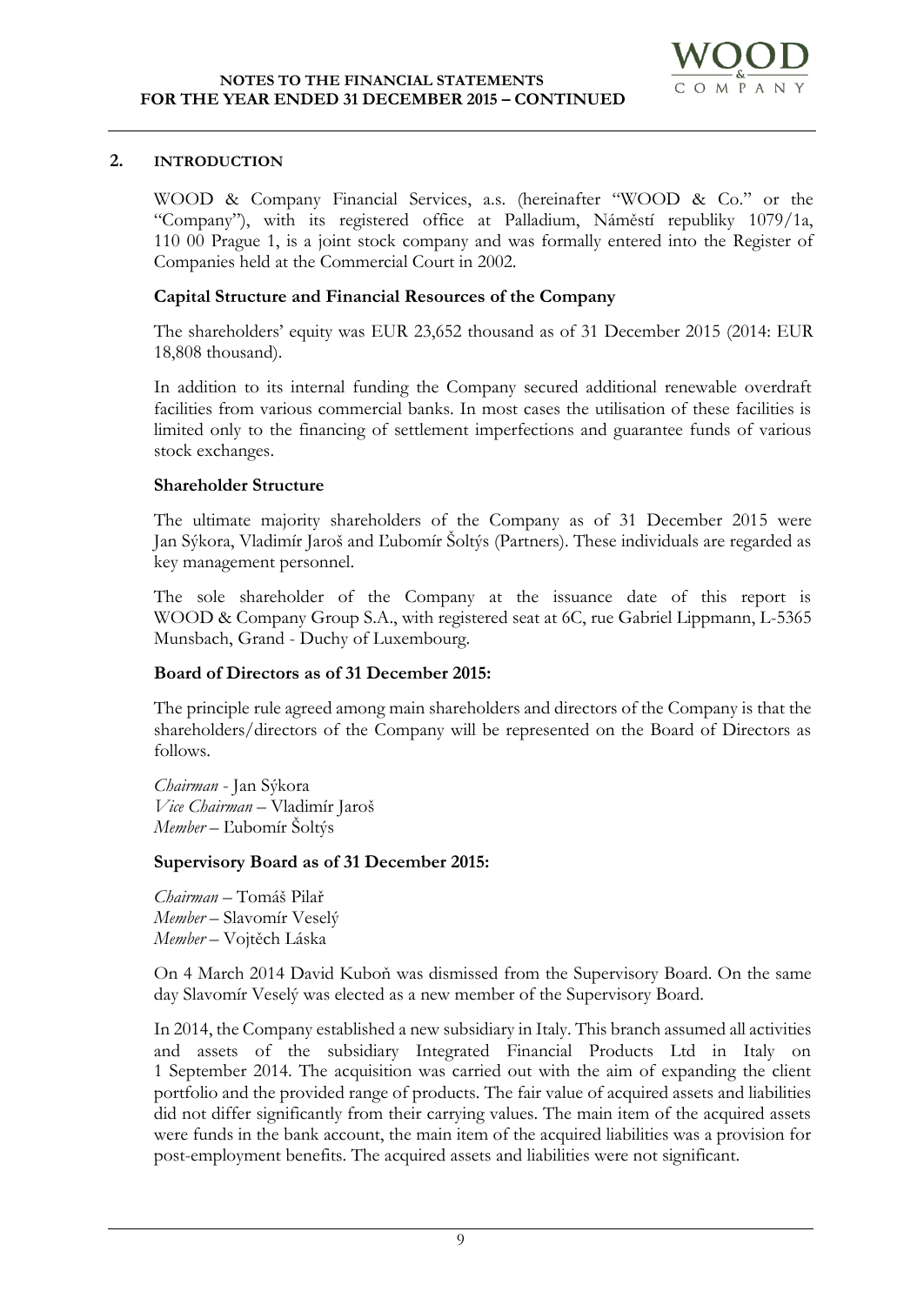

#### **3. BASIS OF PREPARATION**

These financial statements have been prepared in compliance with International Financial Reporting Standards (IFRS) and interpretations approved by the International Accounting Standards Board (IASB) as adopted by the European Union.

The unconsolidated financial statements are prepared on the accrual basis of accounting whereby the effects of transactions and other events are recognised when they occur and are reported in the financial statements of the periods to which they relate on the going concern assumption.

The financial statements include a statement of financial position, a statement of comprehensive income, a statement of changes in equity, a cash flow statement and notes to the financial statements.

The unconsolidated financial statements are prepared under the historical cost accounting convention, as modified by the fair value measurement of available-for-sale securities, financial assets and financial liabilities held for trading, and all derivative contracts at the statement of financial position date.

The comparative figures on the face of the statement of financial position represent balances as of 31 December 2014, for the statement of comprehensive income and statement of cash flows amounts for the year ended 31 December 2014.

The Company's functional currency, ie the currency of the economic environment in which the Company primarily conducts its activities, is the Czech crown. The Company has foreign branches with functional currencies comprising the euro, pound sterling, Polish zloty and Romanian leu, which are treated as foreign operations for accounting purposes.

The Company prepares the unconsolidated financial statements in accordance with Accounting Act No. 563/1991 Coll., as amended.

The presentation of financial statements in conformity with IFRS as adopted by the European Union requires management to make estimates and assumptions that affect the reported amounts of assets and liabilities and disclosure of contingent assets and liabilities as of the date of the financial statements and their reported amounts of revenues and expenses during the reporting period. These estimates are based on the information available as of the date of the financial statements and actual results could differ from those estimates. Key source of estimation uncertainty at the end of the reporting period is the valuation of financial assets.

In connection with the current economic environment, management has considered all relevant factors that could have an effect on the valuation of assets and liabilities in these financial statements, liquidity, funding of the Company's operations and other effects, if any, on the financial statements. All such impacts, if any, have been reflected in these financial statements. Management of the Company continues to monitor the current situation and the possible impact of the financial crisis and economic slowdown on its operations.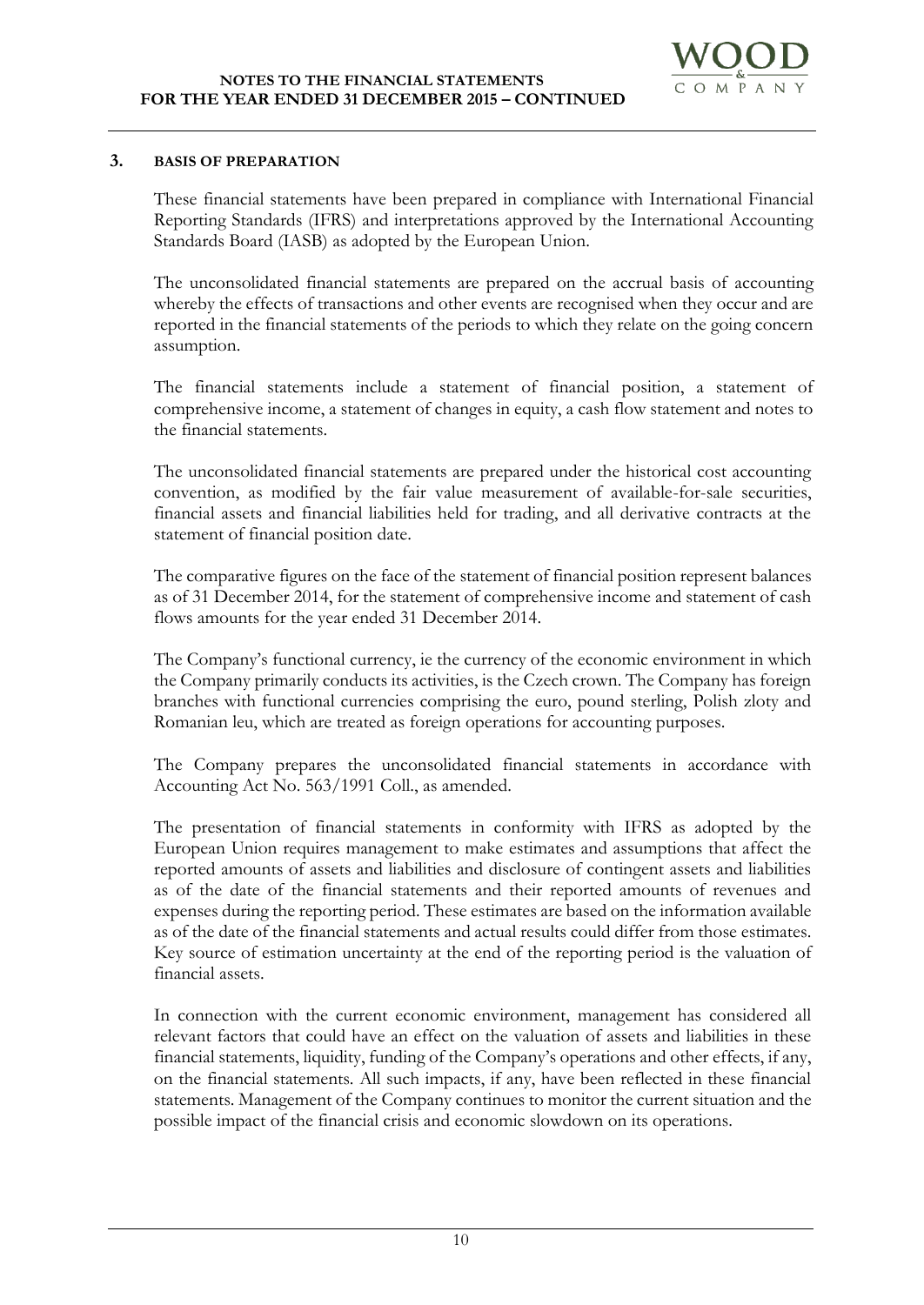

#### **4. ADOPTION OF NEW AND REVISED STANDARDS**

**a) Newly applied standards and interpretations the application of which had a significant impact on the financial statements**

In the year ended 31 December 2015, the Company did not apply any new standards and interpretations, the use of which would have a significant impact on the financial statements.

**b) Newly applied standards and interpretations the application of which had no significant impact on the financial statements** 

During the year ended 31 December 2015, the following standards, interpretations and amended standards issued by the IASB and adopted by the EU took effect:

- Amendments to various standards "Improvements to IFRSs (cycle 2011-2013)" resulting from the annual improvement project of IFRS (IFRS 1, IFRS 3, IFRS 13 and IAS 40) primarily with a view to removing inconsistencies and clarifying wording adopted by the EU on 18 December 2014 (amendments are to be applied for annual periods beginning on or after 1 January 2015);

Amendments to various standards and interpretations resulting from the annual improvement project of IFRS (IFRS 1, IFRS 3, IFRS 13 and IAS 40) primarily with a view to removing inconsistencies and clarifying wording. The revisions clarify the required accounting recognition in cases where free interpretation used to be permitted. The most important changes include new or revised requirements regarding: (i) meaning of effective IFRSs in IFRS 1; (ii) scope of exception for joint ventures; (iii) scope of paragraph 52 of IFRS 13 (portfolio exception) and (iv) clarifying the interrelationship of IFRS 3 and IAS 40 when classifying property as investment property or owner-occupied property.

 IFRIC 21 "Levies" adopted by the EU on 13 June 2014 (effective for annual periods beginning on or after 17 June 2014).

IFRIC 21 is an interpretation of IAS 37 Provisions, Contingent Liabilities and Contingent Assets. IAS 37 sets out criteria for the recognition of a liability, one of which is the requirement for the entity to have a present obligation as a result of a past event (known as an obligating event). The Interpretation clarifies that the obligating event that gives rise to a liability to pay a levy is the activity described in the relevant legislation that triggers the payment of the levy.

The adoption of these amendments resulted in no changes in the Company's accounting policies.

#### **c) Standards and interpretations in issue but not yet effective**

As of the approval date of these financial statements, the following standards, amendments and interpretations adopted by the EU were issued but not yet effective:

 Amendments to IFRS 11 "Joint Arrangements" – Accounting for Acquisitions of Interests in Joint Operations - adopted by the EU on 24 November 2015 (effective for annual periods beginning on or after 1 January 2016);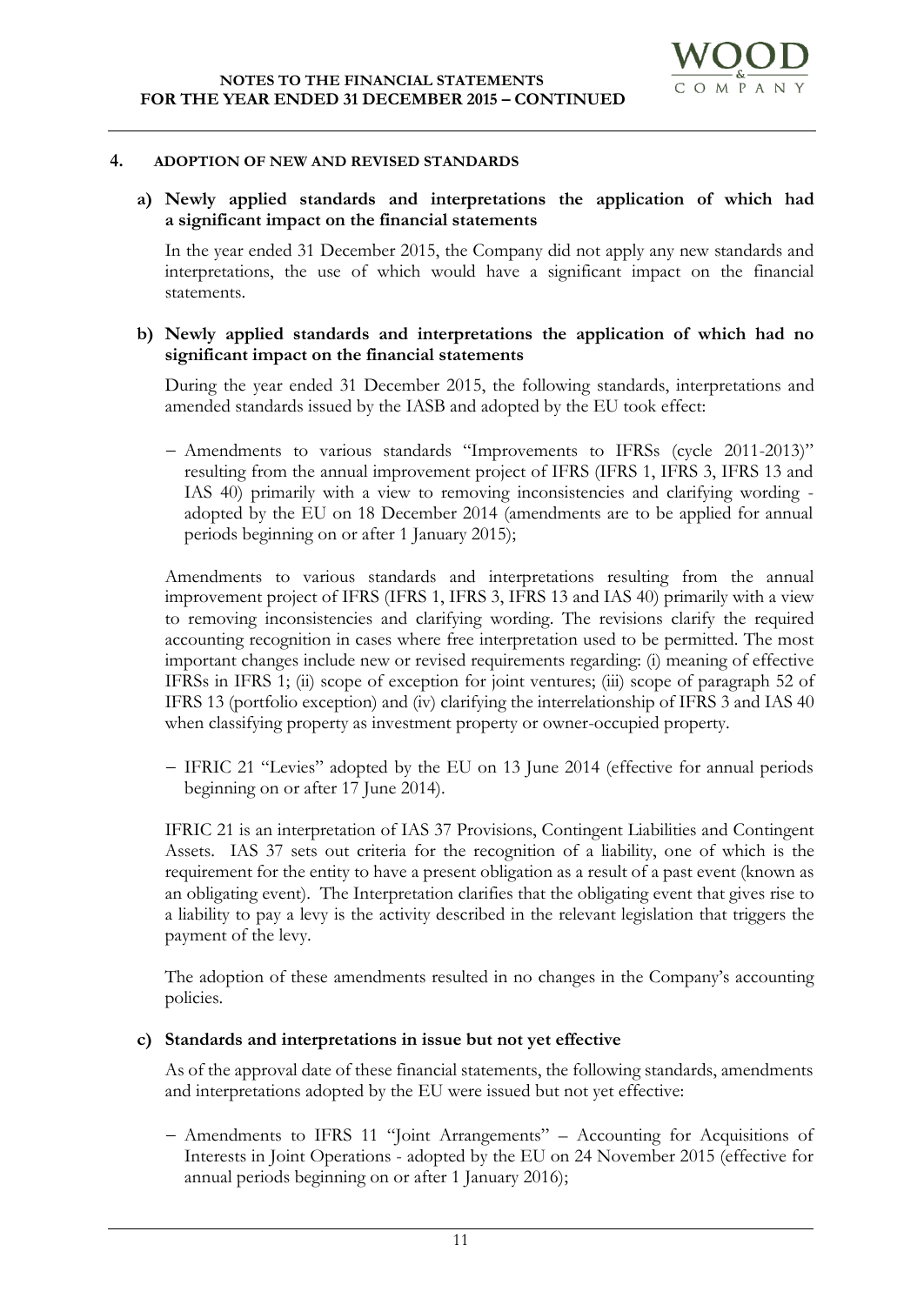- Amendments to IAS 1 "Presentation of Financial Statements" Disclosure Initiative adopted by the EU on 18 December 2015 (effective for annual periods beginning on or after 1 January 2016);
- Amendments to IAS 16 "Property, Plant and Equipment" and IAS 41 "Agriculture" -Agriculture: Bearer Plants - adopted by the EU on 23 November 2015 (effective for annual periods beginning on or after 1 January 2016);
- Amendments to IAS 16 "Property, Plant and Equipment" and IAS 38 "Intangible Assets" - Clarification of Acceptable Methods of Depreciation and Amortisation adopted by the EU on 2 December 2015 (effective for annual periods beginning on or after 1 January 2016);
- Amendments to IAS 19 "Employee Benefits" Defined Benefit Plans: Employee Contributions - adopted by the EU on 17 December 2014 (effective for annual periods beginning on or after 1 February 2015);
- Amendments to IAS 27 "Separate Financial Statements" Equity Method in Separate Financial Statements - adopted by the EU on 18 December 2015 (effective for annual periods beginning on or after 1 January 2016);
- Amendments to various standards "Improvements to IFRSs (cycle 2010-2012)" resulting from the annual improvement project of IFRS (IFRS 2, IFRS 3, IFRS 8, IFRS 13, IAS 16, IAS 24 and IAS 38) primarily with a view to removing inconsistencies and clarifying wording - adopted by the EU on 17 December 2014 (amendments are to be applied for annual periods beginning on or after 1 February 2015); and
- Amendments to various standards "Improvements to IFRSs (cycle 2012-2014)" resulting from the annual improvement project of IFRS (IFRS 5, IFRS 7, IAS 19 and IAS 34) primarily with a view to removing inconsistencies and clarifying wording adopted by the EU on 15 December 2015 (amendments are to be applied for annual periods beginning on or after 1 January 2016).

The Company decided not to apply these standards, amendments and interpretations before their effective dates. The Company anticipates that the application of these standards, amendments and interpretations in the period of their first adoption will have no significant impact on the financial statements

As of the approval date of these financial statements, the following standards, amendments and interpretations were issued by the IASB but not yet adopted by the EU (effective dates listed below are for IFRS issued by the IASB):

- IFRS 9 "Financial Instruments" (effective for annual periods beginning on or after 1 January 2018);
- IFRS 14 "Regulatory Deferral Accounts" (effective for annual periods beginning on or after 1 January 2016) - the European Commission has decided not to launch the endorsement process of this interim standard and to wait for the final standard;
- IFRS 15 "Revenue from Contracts with Customers" (effective for annual periods beginning on or after 1 January 2017);
- IFRS 16 "Leases" (effective for annual periods beginning on or after 1 January 2019);
- Amendments to IFRS 10 "Consolidated Financial Statements" and IAS 28 "Investments in Associates and Joint Ventures" - Sale or Contribution of Assets between an Investor and its Associate or Joint Venture (effective for annual periods beginning on or after 1 January 2016);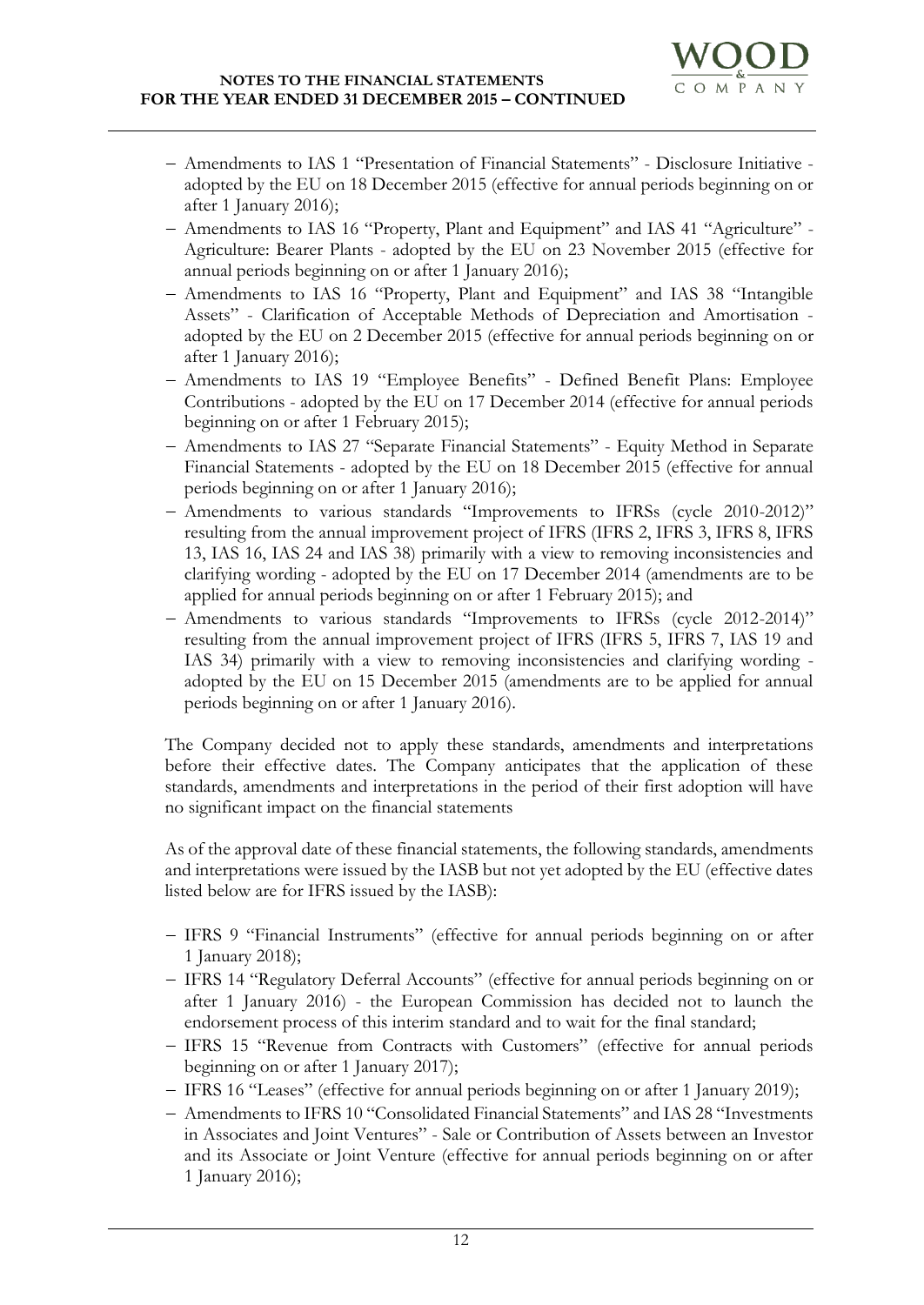

- Amendments to IFRS 10 "Consolidated Financial Statements", IFRS 12 "Disclosure of Interests in Other Entities" and IAS 28 "Investments in Associates and Joint Ventures" - Investment Entities: Applying the Consolidation Exception (effective for annual periods beginning on or after 1 January 2016); and
- Amendments to IAS 12 "Income Taxes" Recognition of Deferred Tax Assets for Unrealised Losses (effective for annual periods beginning on or after 1 January 2017),

Given that the European Union plans to adopt IFRS 9 "Financial Instruments" during 2016 when the standard is able to entirely replace IAS 39, the Company has started assessing the potential impact of its adoption. The Company estimates that the adoption of other standards, amendments to existing standards and interpretations in the period of their first-time adoption will have no significant impact on the financial statements of the Company prepared as of 31 December 2015, including comparative information.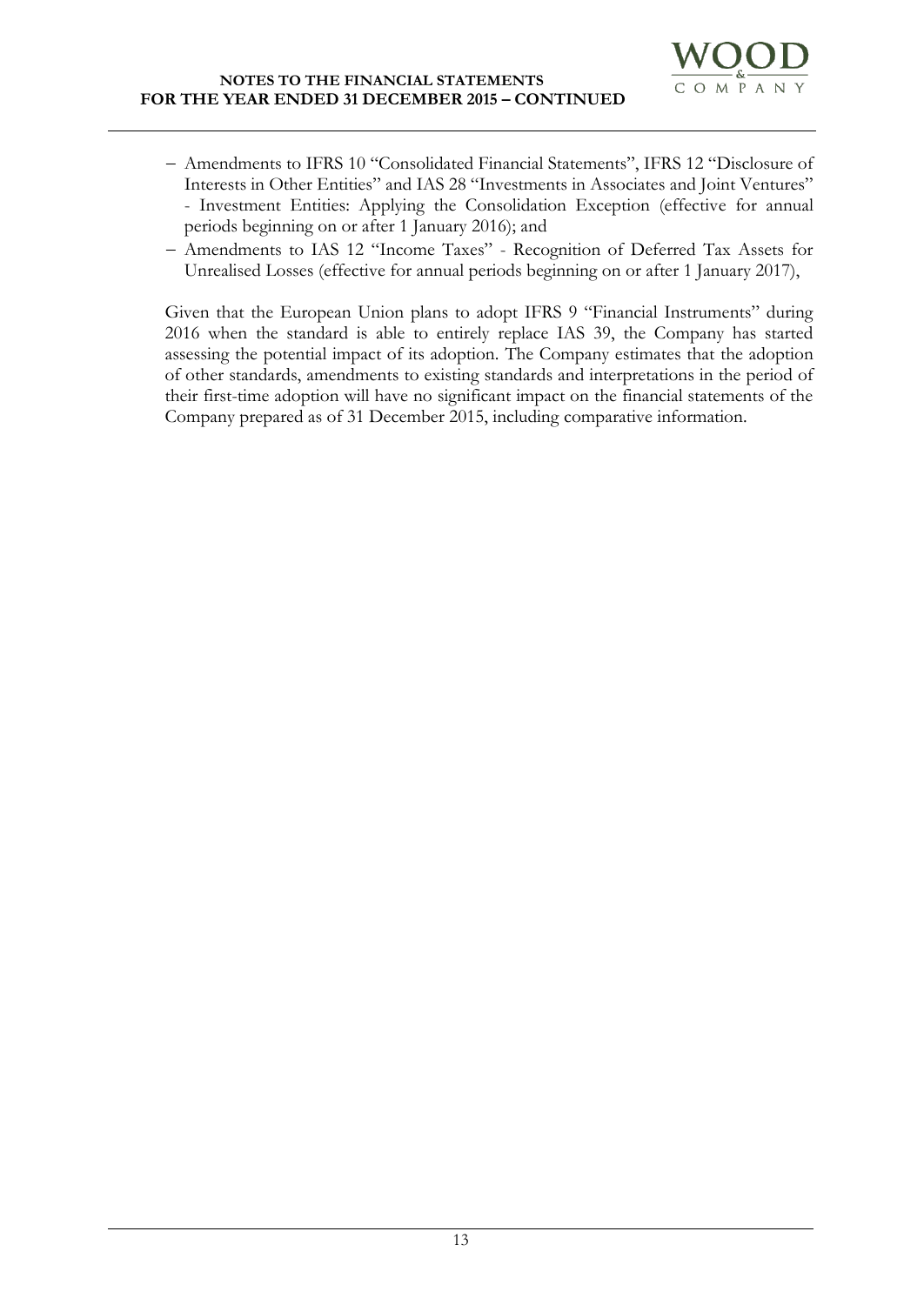

#### **5. SUMMARY OF SIGNIFICANT ACCOUNTING POLICIES**

#### **Recognition of Income and Expenses**

Interest income and expense are recognised in the statement of comprehensive income when earned or incurred, on an accruals basis, through the line "Interest income" and "Interest expense." The Company accounts for the accruals of interest using the effective interest rate method. The effective interest rate method is an approach to calculating the amortised cost of a financial asset or financial liability using the effective interest rate. The effective interest rate is used to discount the nominal value of future cash flows to the present value at the maturity date.

Fees and commissions are recognised in the period to which they relate on an accruals basis, through the lines "Fee and commission income" and "Fee and commission expense". Success fees from merger and acquisition projects are recognised on completion of the individual transaction and when the condition necessary to achieve the success fee has been met.

#### **Recognition of date of accounting transaction**

Purchases and sales of financial assets are recognised using trade date accounting. The trade date is the date when the entity undertakes to buy or sell the financial asset.

Cash transfers are recognised on the date when cash is credited to (or debited from) the relevant bank account.

#### **Foreign Currency Translation**

Transactions with foreign currencies (spot and forward transactions) and transactions with GDRs are translated into Czech crowns using the market exchange rate ruling on the trade date of the relevant transaction.

Other transactions denominated in a foreign currency are translated into Czech crowns and accounted for using the official exchange rate announced by the Czech National Bank at the transaction date.

At the statement of financial position date, assets and liabilities denominated in foreign currencies are translated into Czech crowns at the Czech National Bank's exchange rate prevailing on that date. Realised and unrealised foreign exchange rate gains and losses arising from the translation of assets and liabilities denominated in foreign currencies into Czech crowns are recognised in the statement of comprehensive income as "Net profit or loss on financial operations."

The translation into the presentation currency is described in Note 1.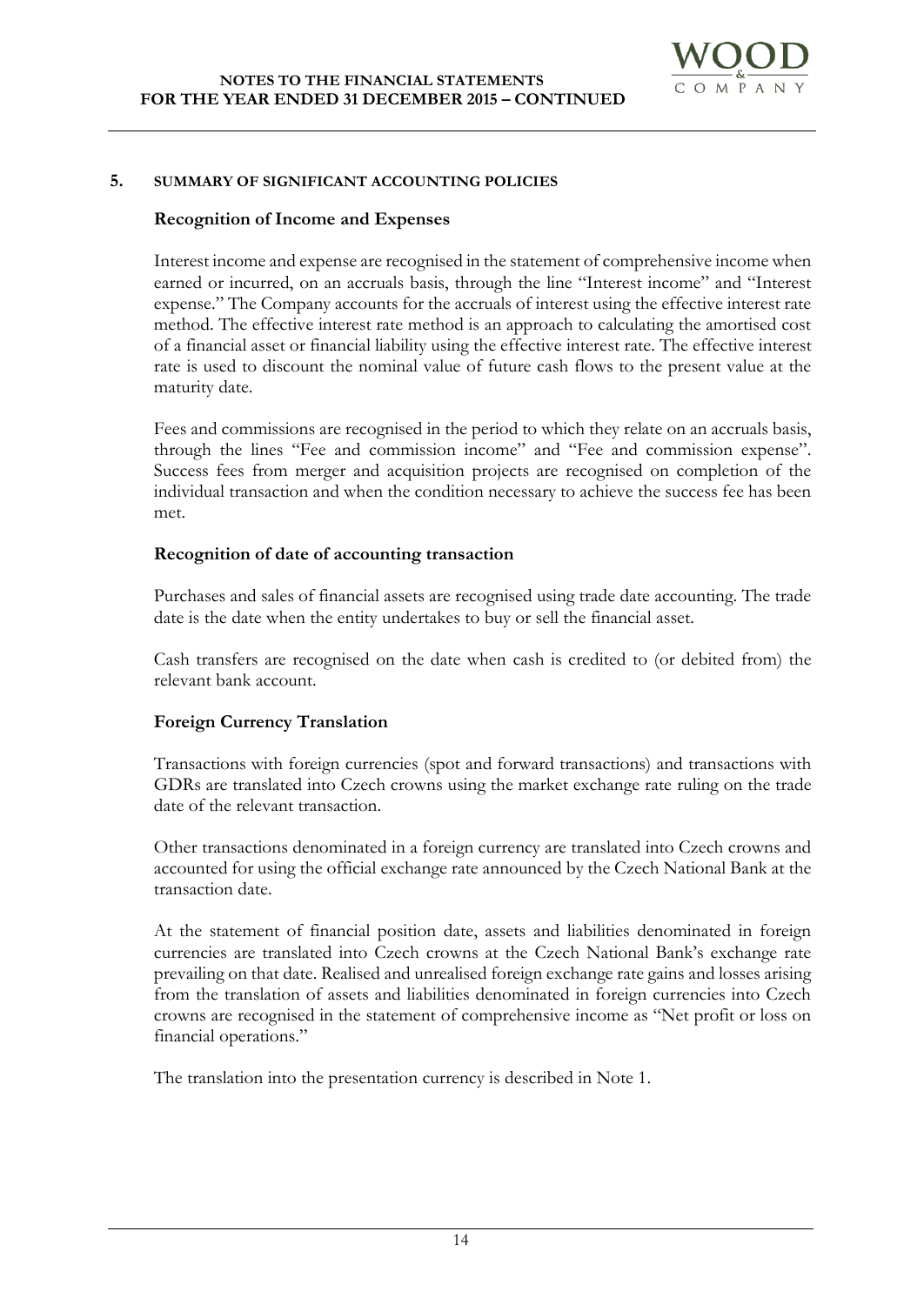

#### **Business Combination**

The Company recognises business combinations using the purchase method. The Company accounts for acquisition in accordance with IFRS 3. The Company has decided to apply provisional initial acquisition accounting .

The Company recognises goodwill representing future economic benefits arising from other assets acquired in a business combination that cannot be individually identified. Its amount is calculated as the excess of the transferred payment over the identifiable assets net of liabilities. Once a year, the amount is tested for impairment.

#### **Income Taxation, Deferred Taxes**

Tax on the profit or loss for the year comprises the current year tax charge, adjusted for deferred taxation. Current tax comprises the tax payable calculated on the basis of the taxable income for the year, using the tax rate enacted by the statement of financial position date, and any adjustment of the income tax payable for the previous period.

Deferred tax is recognised on temporary differences between the carrying amounts of assets and liabilities in the financial statements and the corresponding tax bases used in the computation of taxable profit. A deferred tax liability is recognised for all taxable temporary differences. A deferred tax asset is recognised for all deductible temporary differences to the extent that it is probable that taxable profits will be available against which those deductible temporary differences can be utilised.

The carrying amount of deferred tax assets is reviewed at the end of each reporting period and reduced to the extent that it is no longer probable that sufficient taxable profits will be available to allow all or part of the asset to be recovered.

Deferred tax assets and liabilities are measured at the tax rates that are expected to apply in the period in which the liability is settled or the asset realised, based on tax rates (and tax laws) that have been enacted or substantively enacted by the end of the reporting period. The measurement of deferred tax liabilities and assets reflects the tax consequences that would follow from the manner in which the Company expects, at the end of the reporting period, to recover or settle the carrying amount of its assets and liabilities.

Current and deferred tax are recognised in profit or loss, except when they relate to items that are recognised in other comprehensive income or directly in equity, in which case, the current and deferred tax are also recognised in other comprehensive income or directly in equity respectively.

#### **Tangible and Intangible Fixed Assets**

Tangible and intangible fixed assets are stated at historical cost less accumulated depreciation and accumulated impairment losses. Cost includes professional fees and other costs directly related to the acquisition of the asset. Fixed assets are depreciated indirectly through the accumulated depreciation charge. Depreciation is calculated on a straight line basis to write off the cost of tangible and intangible fixed assets over their estimated useful economic lives.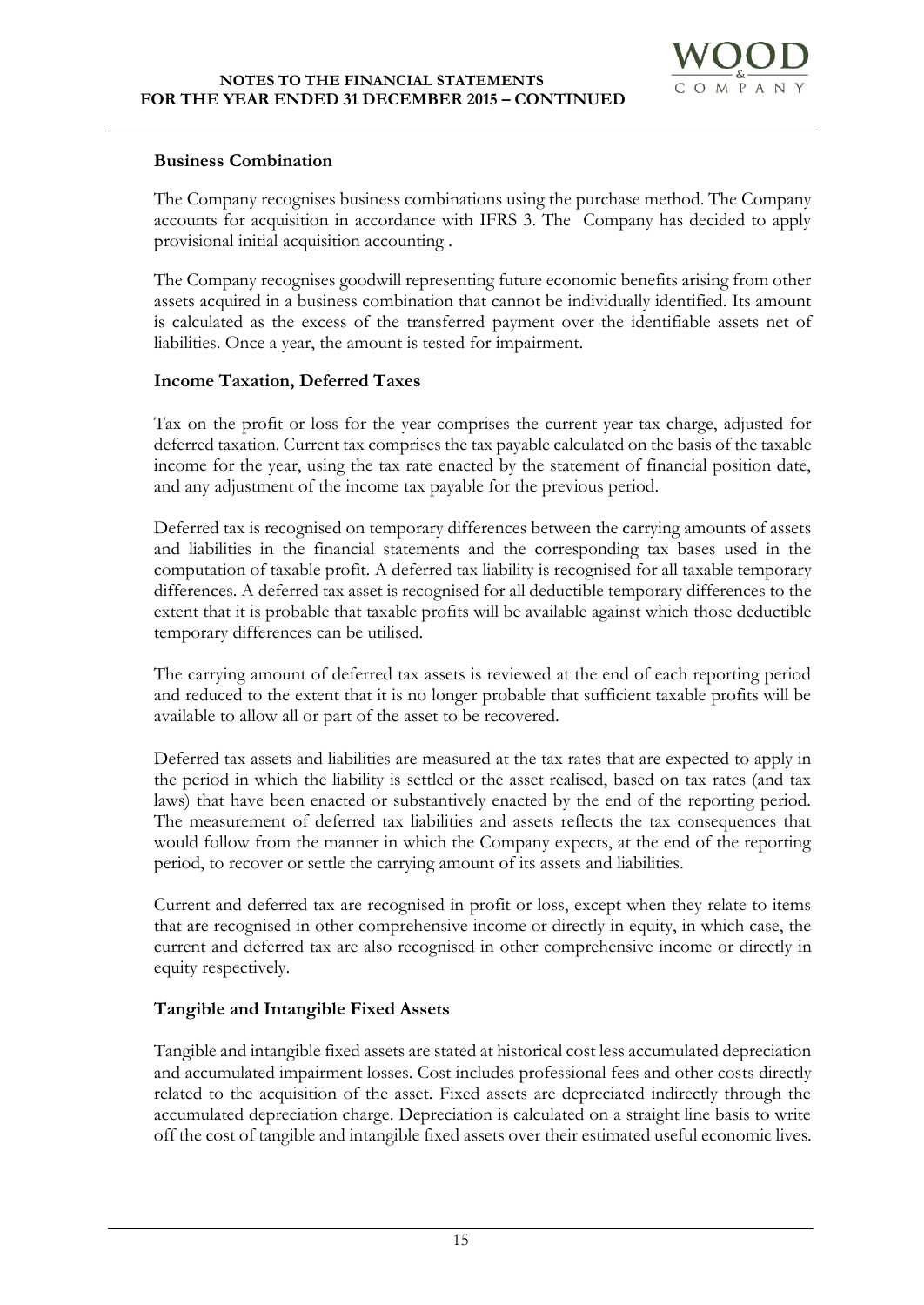During the reporting period, the Company used the following estimated useful economic lives in years:

| Type of assets         | Depreciation period (in years) |
|------------------------|--------------------------------|
| Technical appreciation | $10 - 30$                      |
| Furniture and fixtures | $3 - 10$                       |
| Cars                   |                                |
| Hardware equipment     |                                |
| Software               | $-3-7$                         |

The Company periodically assesses its fixed assets for impairment. Where the carrying amount of an asset is greater than its estimated recoverable amount, it is written down to its recoverable amount.

#### **Financial Assets and Financial Liabilities**

Financial assets and financial liabilities are recognised when the Company becomes a party to the contractual provisions of the instrument (trade date).

Financial assets and financial liabilities are initially measured at fair value. Transaction costs that are directly attributable to the acquisition or issue of financial assets and financial liabilities (other than financial assets and financial liabilities at fair value through profit or loss) are added to or deducted from the fair value of the financial assets or financial liabilities, as appropriate, on initial recognition. Transaction costs directly attributable to the acquisition of financial assets or financial liabilities at fair value through profit or loss are recognised immediately in the statement of comprehensive income.

Financial assets are classified into the following specified categories: financial assets 'at fair value through profit or loss' (FVTPL), 'held-to-maturity' investments, 'available-for-sale' (AFS) financial assets and 'loans and receivables'. The classification depends on the nature and purpose of the financial assets and is determined at the time of initial recognition. All regular way purchases or sales of financial assets are recognised and derecognised on a trade date basis. Regular way purchases or sales are purchases or sales of financial assets that require delivery of assets within the time frame established by regulation or convention in the marketplace.

Financial assets are classified as at FVTPL when the financial asset is either held for trading or it is designated as at FVTPL.

A financial asset is classified as held for trading if:

- it has been acquired principally for the purpose of selling it in the near term; or
- on initial recognition it is part of a portfolio of identified financial instruments that the Company manages together and has a recent actual pattern of short-term profit-taking; or
- it is a derivative that is not designated and effective as a hedging instrument.

Financial assets at FVTPL are stated at fair value, with any gains or losses arising on remeasurement recognised in the statement of comprehensive income as "Net profit or loss on financial operations." Interest income on debt securities held for trading or the FVTPL securities is reported in the statement of comprehensive income as "Net profit or loss on financial operations."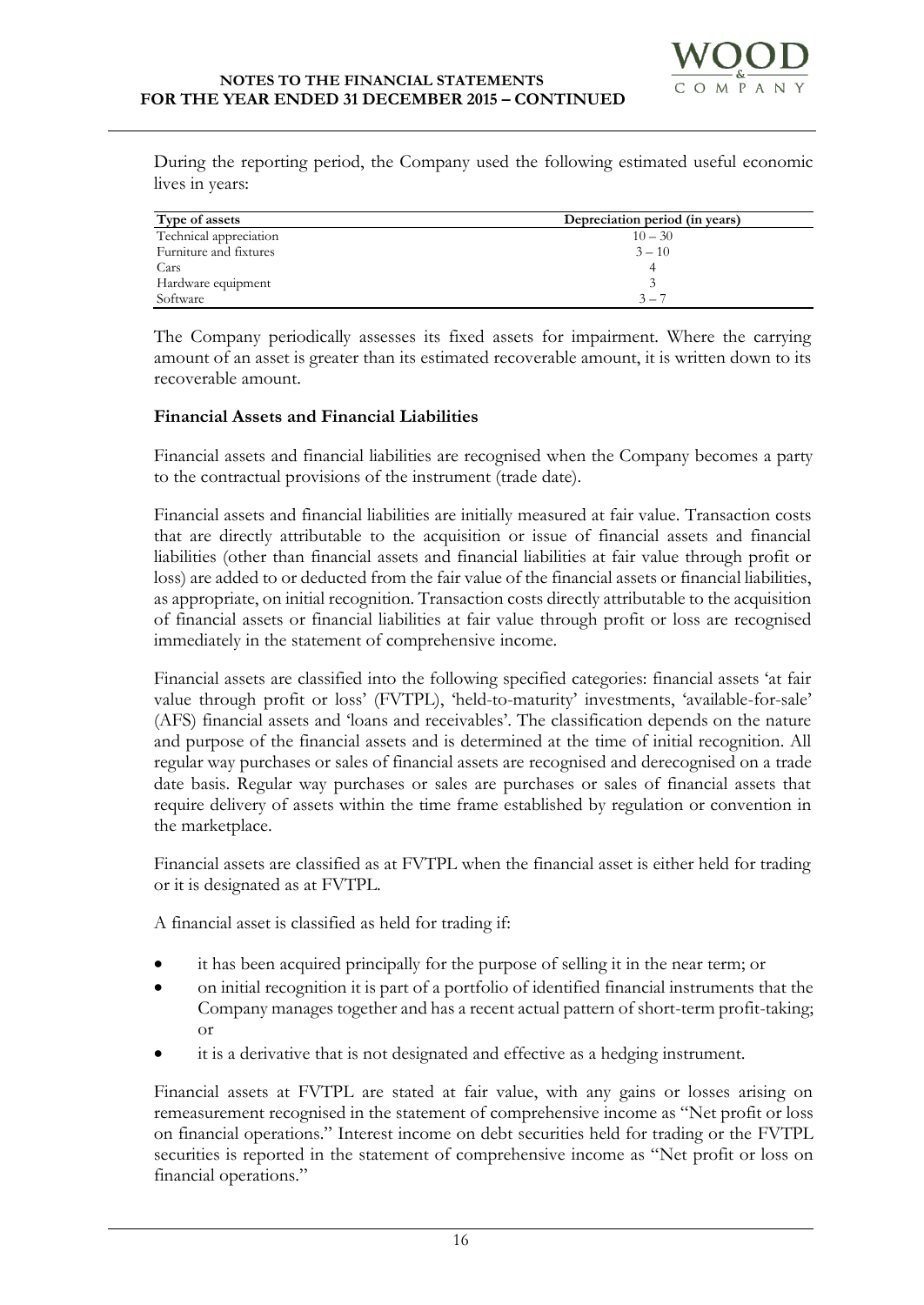

Held-to-maturity investments are non-derivative financial assets with fixed or determinable payments and fixed maturity dates that the Company has the positive intent and ability to hold to maturity. Subsequent to initial recognition, held-to-maturity investments are measured at amortised cost using the effective interest method less any impairment.

AFS financial assets are non-derivatives that are either designated as AFS or are not classified as (a) loans and receivables, (b) held-to-maturity investments or (c) financial assets at fair value through profit or loss.

Securities available for sale are recorded at fair value, with the exception of equity instruments where it is not possible to reliably determine the fair value in accordance with IAS 39. These equity instruments are valued at cost and at least once a year, the Company assesses whether the carrying amount is impaired. Changes in the valuation of securities available for sale are recognised in other comprehensive income as "Gains / (losses) on securities available for sale", with the exception of their impairment and interest income and foreign exchange differences on debt securities. When realised, the relevant revaluation is taken to the statement of comprehensive income as "Net profit on financial operations". Interest income on coupons, amortisation of discounts or premiums are included in "Interest income and similar income". Foreign exchange differences are recognised as "Net profit on financial operations".

Loans and receivables are non-derivative financial assets with fixed or determinable payments that are not quoted in an active market. Loans and receivables (including trade and other receivables) are measured at amortised cost using the effective interest method, less any impairment.

Financial assets, other than those at FVTPL, are assessed for indicators of impairment at the end of each reporting period. Financial assets are considered to be impaired when there is objective evidence that, as a result of one or more events that occurred after the initial recognition of the financial asset, the estimated future cash flows of the investment have been affected. For financial assets carried at amortised cost, the amount of the impairment loss recognised is the difference between the asset's carrying amount and the present value of estimated future cash flows, discounted at the financial asset's original effective interest rate.

Financial liabilities are classified as either financial liabilities 'at FVTPL' or 'other financial liabilities'. Financial liabilities are classified as at FVTPL when the financial liability is either held for trading or it is designated as at FVTPL.

Financial liabilities at FVTPL are stated at fair value, with any gains or losses arising on remeasurement recognised in the statement of comprehensive income as "Net profit on financial operations." Other financial liabilities (including borrowings) are subsequently measured at amortised cost using the effective interest method.

#### **Repurchase Agreements**

Securities sold under repurchase agreements ("repos") are recorded as assets in the statement of financial position line "Securities held for trading" and the counterparty liability is included in "Amounts due to banks" or "Trade and other payables" as appropriate.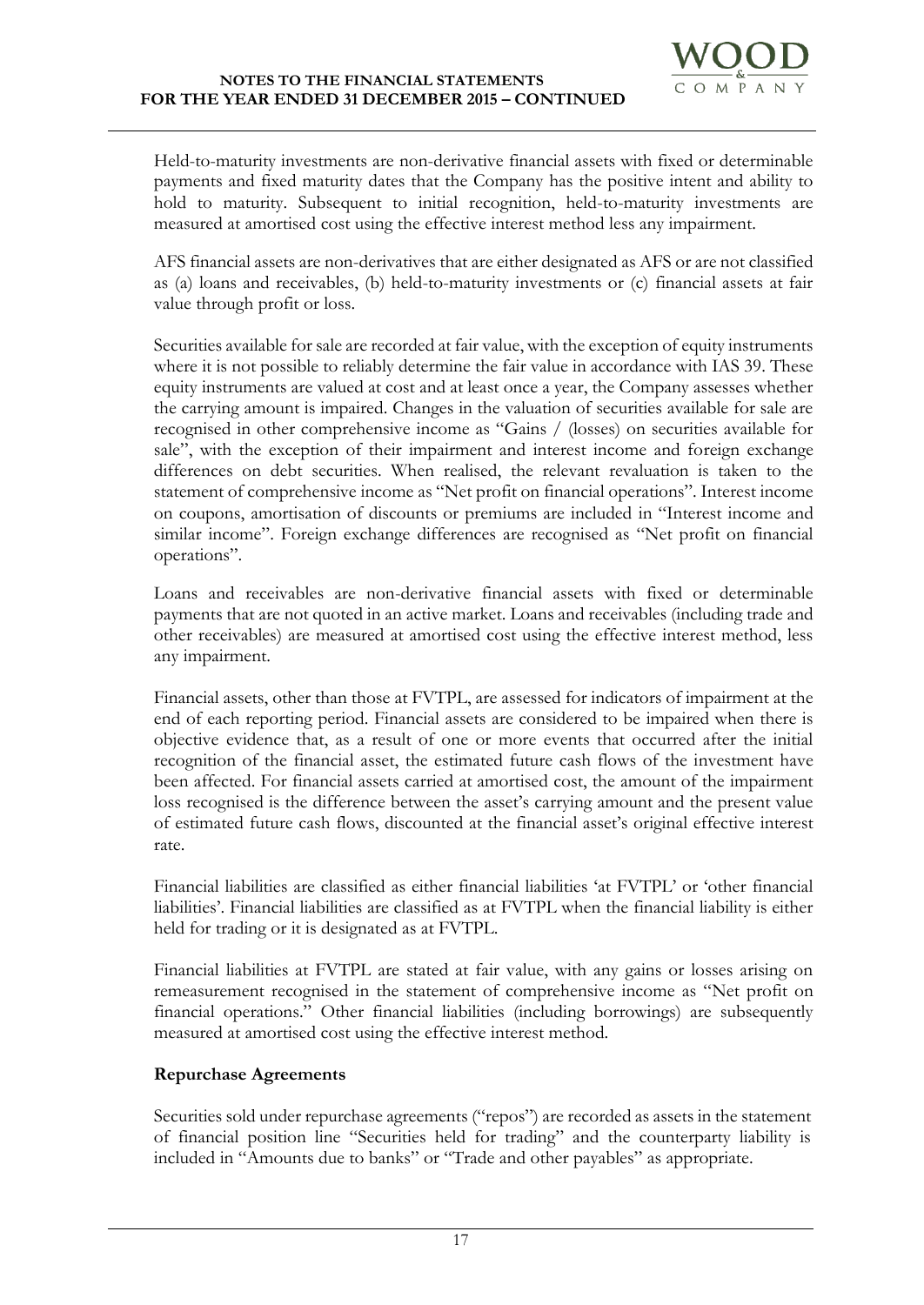

Securities purchased under reverse repurchase agreements ("reverse repos") are not recognised in the statement of financial position. The corresponding receivable arising from the provided loan is recognised as an asset in the statement of financial position line "Cash and deposits with banks" or "Trade and other receivables" as appropriate.

The difference between the sale and repurchase price is treated as interest and accrued to expenses/income over the life of the repo agreement using the effective interest rate.

With regard to the sale of a security acquired as collateral under a reverse repurchase transaction, the Company recognises in the statement of financial position an amount payable from a short sale remeasured to fair value in the line "Liabilities held for trading".

#### **Financial Derivative Instruments**

The Company enters into a variety of derivative financial instruments to manage its exposure to foreign exchange rate risks.

Derivatives are initially recognised at fair value at the date the derivative contracts are entered into and are subsequently measured to their fair value at the end of each reporting period. The resulting gain or loss is recognised in the statement of comprehensive income immediately as "Net profit on financial operations".

#### **Provisions**

The Company recognises a provision when:

- It has a present obligation (legal or constructive) as a result of a past event;
- It is probable that an outflow of resources embodying economic benefits will be required to settle the obligation; and
- A reliable estimate can be made of the amount of the obligation.

#### **Post-employments Benefits**

The Company creates a compulsory TFR fund for post-employment benefits for its employees in Italy. The indemnities according to the terminology of the Italian labour law are paid on the basis of collected funds. The procedures for the correct calculation of the indemnities are indicated by the regulations under article 1 of Act No. 297/1982 and by art. 2120 of the Italian Civil Code which is summarised below:

- 1. Monthly calculation reflects all compensation, including benefits in kind, paid to the worker in dependence of the employment relationship, as long as not occasional, subject to different estimates of the collective agreements.
- 2. The sum of salaries, paid monthly, is divided at the end of each year or at the end of the employment relationship, by the coefficient of 13.5.
- 3. Each year the amount allocated in the previous year is revalued based on the revaluation coefficient defined by the ISTAT for inflation.
- 4. Annually, a monthly contribution of 0.50% is calculated (together with contributions) by the employer on behalf of the employee in the form of an advance payment to the Italian Social Security Administration (INPS).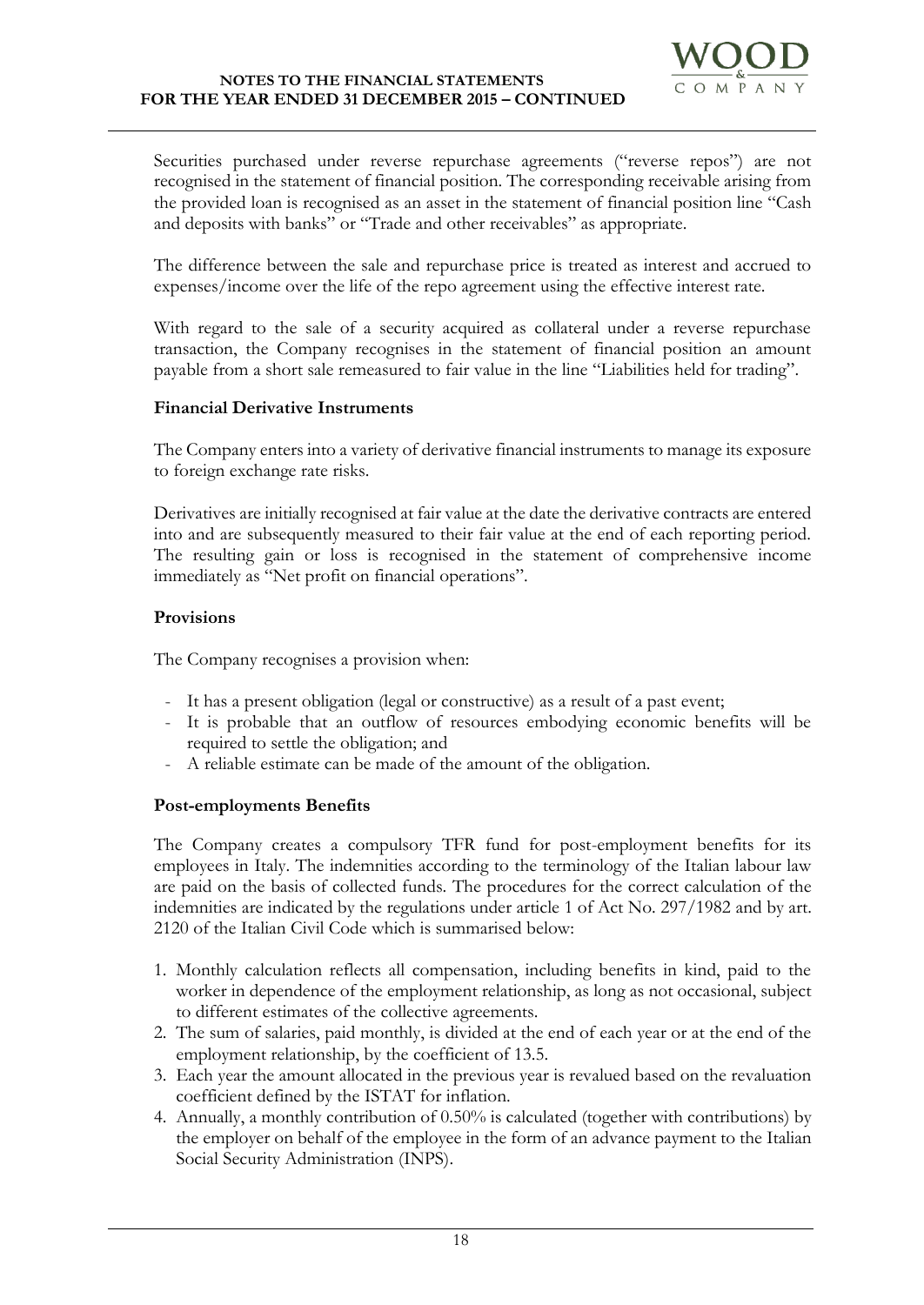

- 5. The amount referred to in paragraph 2) added to the amount obtained in step 3) reduced by the amount of point 4) gives the amount to be set aside as a business cost and debt into the fund account "TFR" (retirement benefits).
- 6. The new legislation in force since March 2015 provides the possibility
	- of liquidating monthly the employee's share of the TFR matured in the month;
	- or to set it aside in the company accrued fund
	- or to pour it in a supplementary pension fund established by collective agreement or to a private insurance established by the worker.

The Company reports expenses for the fund as "General administrative expenses" in the statement of comprehensive income. The Company reports the value of the fund as a provision for post-employment benefits in the statement of financial position. The Company pays the amount by decreasing the value of the provision and by decreasing cash and deposits with banks. The value of the fund is revalued through an actuarial method according to the requirements of IAS 19 and the actuarial gains and losses are reported in the other comprehensive income.

#### **Share/Option scheme - Long Term employee benefits**

Key employees of the Company were granted shares or options to acquire shares of the parent company (WOOD & Company Group S.A.). These employees were also granted options to sell certain shares to the parent company. The conditions for options putting are set individually in the employee contract. The management of the Company analysed those contracts and concluded the employee benefits are out of scope of IFRS 2. Given that the Company is not a party to the contract, no legal obligations arise to the Company.

The Company recognises the expense in the amount of the deemed value of shares and options granted to its employees derived from the parent company's consolidated equity. The expense is recognised in the statement of comprehensive income as "Share/Option scheme". As the formal commitment to meet obligations from these share schemes is with the parent company, the amount recognised in equity in the "Share/Option scheme capital fund" represents in substance the contribution from the parent company.

The Company dissolves the capital fund to the stock / option programme and increases retained earnings in the event of termination of the option programme.

#### **Securities transactions for clients**

Securities received by the Company for safekeeping, administration or management are accounted for off balance sheet in the market or nominal values, if the market value is not available. The statement of financial position line item "Trade payables and other liabilities" includes the amounts due to customers for cash received to purchase securities or cash be refunded to the client.

#### **Issued Debt Securities**

Issued debt securities are stated at the issue price including direct expenses of the issue. From the issue settlement date to the maturity date, the issue price is gradually increased to reflect accruing interest expenses associated with the issued debt securities. The debt securities are reported in the statement of financial position line "Issued debt securities". Accruing interest is presented in the statement of comprehensive income line "Interest expense".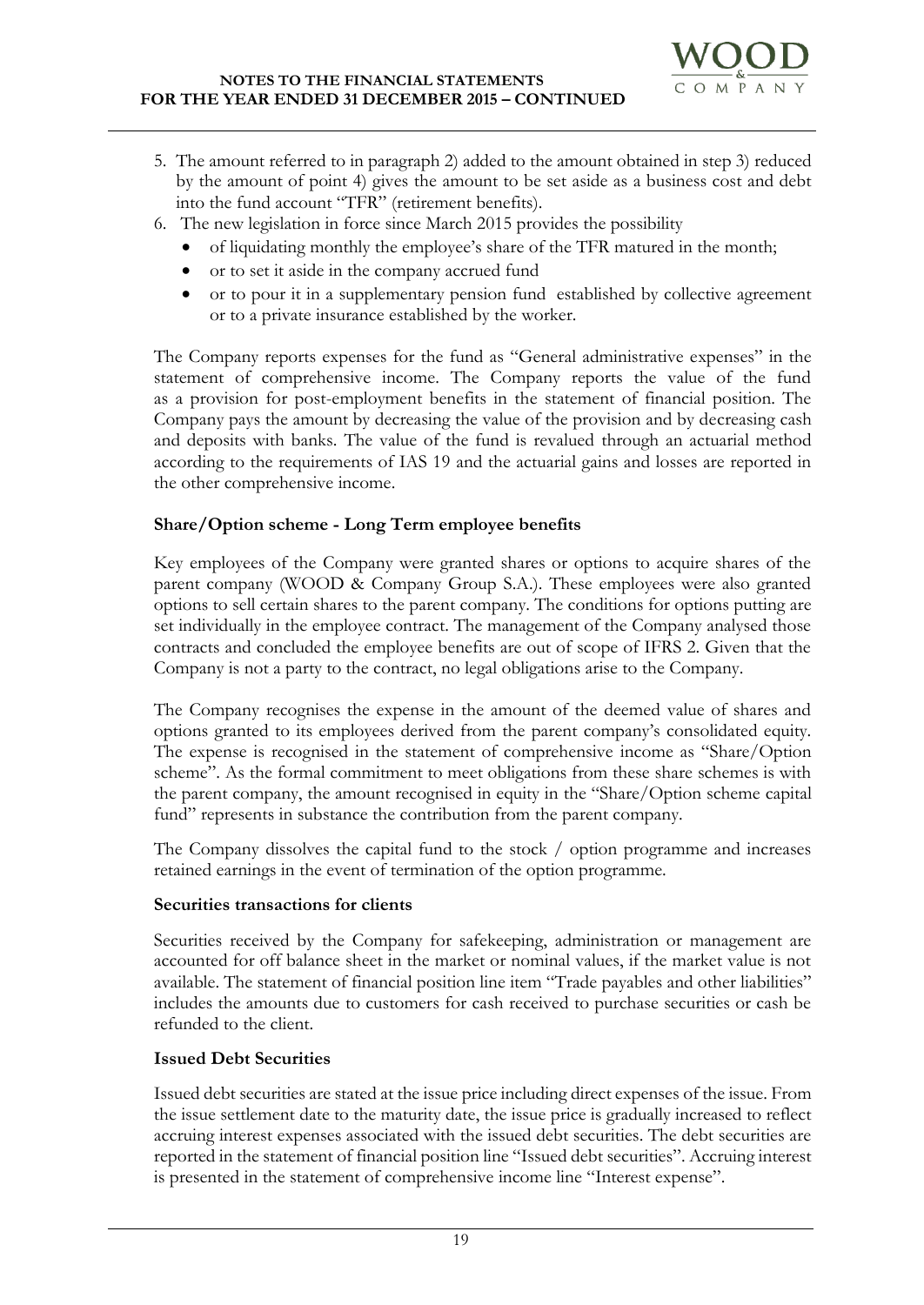

#### <span id="page-22-0"></span>**6. NET INTEREST INCOME**

Interest income totalling EUR 1,217 thousand (2014: EUR 439 thousand) is principally generated from bonds, provided money market loans and repo loans.

Interest expenses totalling EUR 485 thousand (2014: EUR 276 thousand) principally include bank overdraft interest of EUR 109 thousand (2014: 125 thousand) and interest on repo transactions, security loans and money market loans of EUR 376 thousand (2014: EUR 150 thousand).

#### <span id="page-22-1"></span>**7. NET FEES AND COMMISSIONS**

|                                | Year ended       | Year ended       |
|--------------------------------|------------------|------------------|
|                                | 31 December 2015 | 31 December 2014 |
|                                | <b>EUR</b> '000  | <b>EUR</b> '000  |
| Fee and commissions income:    | 32,203           | 22,027           |
| Securities transaction         | 23,287           | 16,503           |
| Research services              | 2,059            | 1,566            |
| Asset management               | 927              | 335              |
| Investment banking             | 5,930            | 3,623            |
| Fee and commissions expense:   | $-12,787$        | $-8,475$         |
| Securities transactions        | $-12,182$        | $-8,474$         |
| Other                          | $-605$           | $-1$             |
| Total net fees and commissions | 19,416           | 13,552           |

#### **8. NET PROFIT ON FINANCIAL OPERATIONS**

|                                                                                | Year ended       | Year ended       |
|--------------------------------------------------------------------------------|------------------|------------------|
|                                                                                | 31 December 2015 | 31 December 2014 |
|                                                                                | <b>EUR</b> '000  | <b>EUR</b> '000  |
| Net profit from proprietary trading with securities                            | 6,060            | 2,412            |
| Net profit from foreign exchange transactions and foreign currency differences | -95              | $-1$             |
| Dividend income                                                                | 294              | 244              |
| Net profit on financial operations                                             | 6,259            | 2,655            |

#### **9. OTHER INCOME/ (EXPENSES)**

|                                                  | Year ended<br>31 December 2015<br><b>EUR</b> '000 | <b>Year ended</b><br>31 December 2014<br><b>EUR</b> '000 |
|--------------------------------------------------|---------------------------------------------------|----------------------------------------------------------|
| Reinvoicing of operating costs                   | 123                                               | 131                                                      |
| Other operating income                           | 217                                               | 29                                                       |
| Gain/ (loss) on disposal of tangible assets      | $\theta$                                          | 14                                                       |
| Release/ (creation) of provisions to receivables | -498                                              | -64                                                      |
| Other income                                     | $-158$                                            | 110                                                      |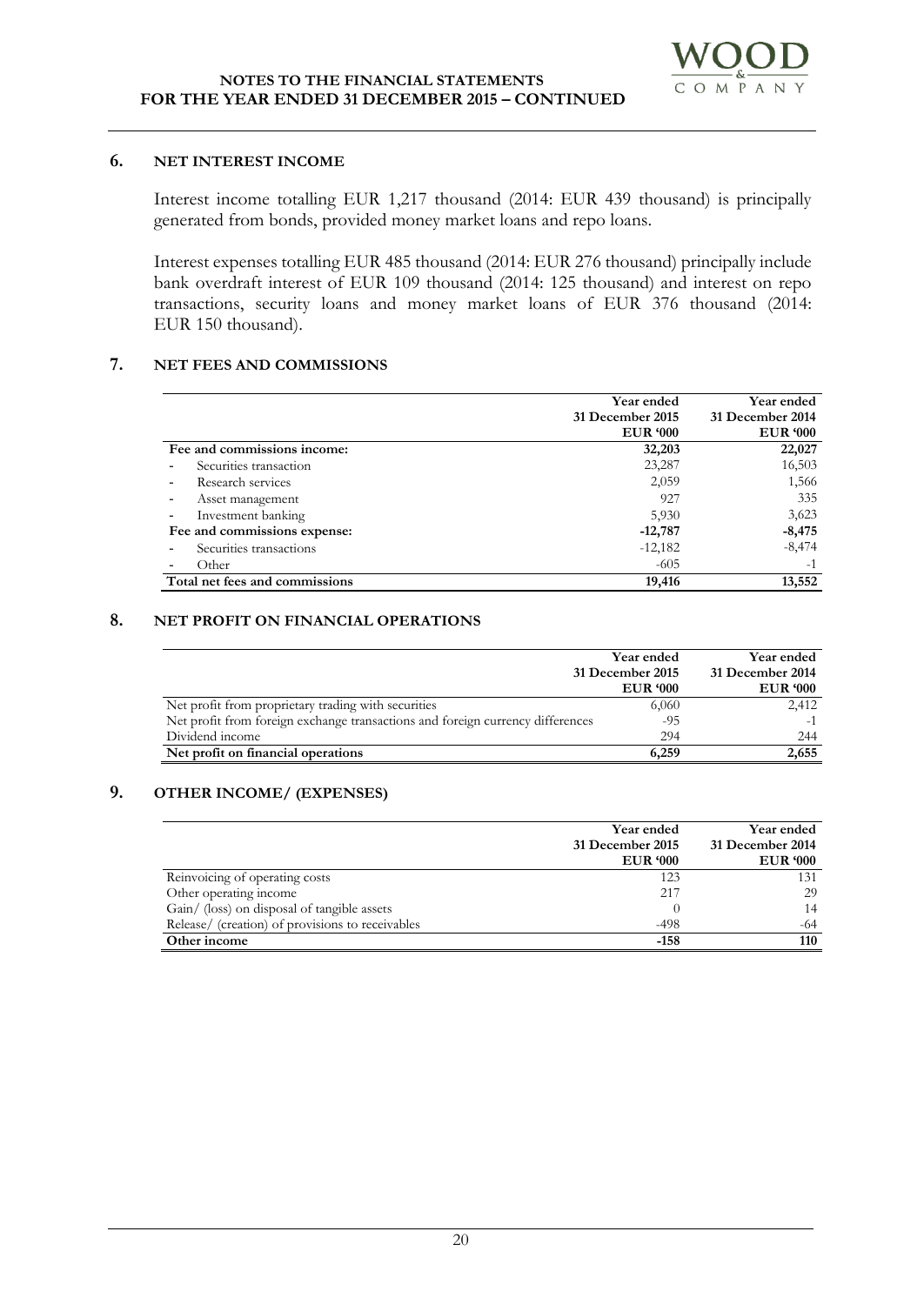#### **10. GENERAL ADMINISTRATIVE EXPENSES**

|                                               | Year ended<br>31 December 2015<br><b>EUR</b> '000 | Year ended<br>31 December 2014<br><b>EUR</b> '000 |
|-----------------------------------------------|---------------------------------------------------|---------------------------------------------------|
| Wages, salaries and bonuses                   | $-9,978$                                          | $-7,973$                                          |
| Social security and health insurance costs    | $-1,772$                                          | $-1,455$                                          |
| Allocation to T.F.R. provisions               | -79                                               | $-28$                                             |
| Share/option scheme                           | $-16$                                             | $-19$                                             |
| <b>Employee expenses</b>                      | $-11,845$                                         | $-9,475$                                          |
| Other administrative expenses                 | $-8,206$                                          | $-5,690$                                          |
| Total administrative expenses                 | $-20,051$                                         | $-15,165$                                         |
| Depreciation                                  | $-673$                                            | $-702$                                            |
| Total administrative and other expenses       | $-20,724$                                         | $-15,867$                                         |
| Number of employees at the end of the period  | 148                                               | 146                                               |
| Average number of employees during the period | 138                                               | 117                                               |
| Average employee cost per employee            | -86                                               | $-81$                                             |

Other administrative expenses mainly comprise payments for IT services (EUR 3,363 thousand; EUR 2,727 thousand in 2014) and rent of office space (EUR 1,202 thousand; EUR 1,054 thousand in 2014).

#### **11. TAXATION**

The corporate tax rate for the year ended 31 December 2015 is 19 percent. The Company's tax liability is calculated based upon the accounting profit/(loss) according to Czech Accounting Standards taking into account non tax-deductible expenses and tax exempt income or income subject to a final withholding tax rate.

|                                                                 | Year ended<br>31 December 2015<br><b>EUR</b> '000 | Year ended<br>31 December 2014<br><b>EUR '000</b> |
|-----------------------------------------------------------------|---------------------------------------------------|---------------------------------------------------|
| Profit / (loss) before tax                                      | 5,525                                             | 613                                               |
| Theoretical tax calculated at a tax rate of 19% (2014: 19%)     | 1,050                                             | 116                                               |
| Tax effect of non-taxable income                                | $-266$                                            | $-178$                                            |
| Tax effect of expenses that are not deductible for tax purposes | 457                                               | 246                                               |
| Tax effect of other allowances                                  | $-487$                                            | 23                                                |
| Tax effect of dividend income and foreign branches income       | 472                                               | 107                                               |
| Net impact of change in the FX rate                             | 3                                                 | $-2$                                              |
| Income tax expense / (income)                                   | 1,229                                             | 312                                               |
| - Of which deferred tax expense/income                          | $-268$                                            | $\theta$                                          |

#### **Deferred tax**

|                                                           | <b>Year ended</b><br>31 December 2015 | <b>Year ended</b><br>31 December 2014 |
|-----------------------------------------------------------|---------------------------------------|---------------------------------------|
|                                                           | <b>EUR</b> '000                       | <b>EUR '000</b>                       |
| Deferred income tax assets                                |                                       |                                       |
| Estimated costs for wages                                 | 147                                   | 18                                    |
| Deferred tax liabilities                                  |                                       |                                       |
| Fixed assets depreciation for tax and accounting purposes | -95                                   | $-229$                                |
| Net deferred income tax assets/(liabilities)              | 52                                    | $-211$                                |
| Deferred tax asset/ (liability) movement                  |                                       |                                       |
| Balance at the beginning of period                        | $-211$                                | $-213$                                |
| Net change recognised as income/ (expense)                | 268                                   | $\Omega$                              |
| Net impact of change in FX rate                           | $-5$                                  |                                       |
| Balance at the end of period                              | 52                                    | $-211$                                |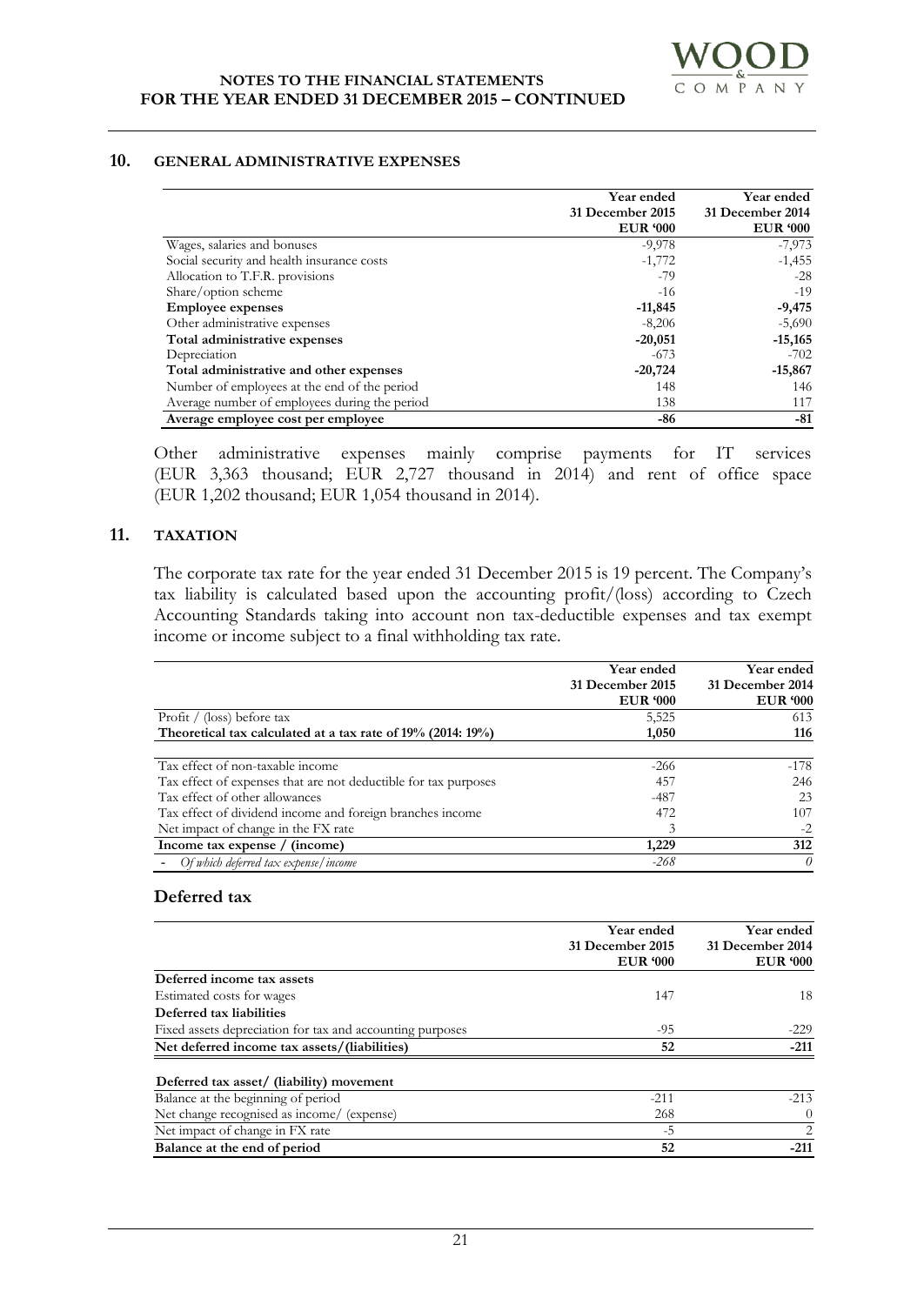

Deferred income taxes are calculated from all taxable and deductible differences between the tax bases and carrying values using effective tax rates of 19 percent for 2015 onwards.

#### **12. CASH AND DEPOSITS WITH BANKS**

|                                    | As of<br>31 December 2015 | As of<br>31 December 2014 |
|------------------------------------|---------------------------|---------------------------|
|                                    | <b>EUR '000</b>           | <b>EUR</b> '000           |
| Cash on hand                       | 44                        | 10                        |
| Current accounts with banks        | 17.518                    | 18,403                    |
| Total cash and deposits with banks | 17,562                    | 18,422                    |

Total cash and deposits with banks represent the cash and cash equivalents for cash flow reporting purposes.

The balance includes cash of custody clients in the amount of EUR 6,804 thousand (2014: EUR 7,138 thousand).

#### **13. HELD FOR TRADING ASSETS AND LIABILITIES**

#### Assets held for trading

|                                      | As of            | As of            |
|--------------------------------------|------------------|------------------|
|                                      | 31 December 2015 | 31 December 2014 |
|                                      | <b>EUR</b> '000  | <b>EUR</b> '000  |
| Securities traded on regular markets | 1,231            | 676              |
| Fair value of FX trades              |                  |                  |
| Total held for trading assets        | 1,239            | 681              |

#### Liabilities held for trading

|                                      | As of<br>31 December 2015<br><b>EUR</b> '000 | As of<br>31 December 2014<br><b>EUR</b> '000 |
|--------------------------------------|----------------------------------------------|----------------------------------------------|
| Securities traded on regular markets | 656                                          | 221                                          |
| Fair value of FX trades              | 18                                           |                                              |
| Total held for trading liabilities   | 674                                          | 252                                          |

Shares are denominated in particular local market currencies.

| Nominal Value of FX trades       | As of            | As of            |
|----------------------------------|------------------|------------------|
|                                  | 31 December 2015 | 31 December 2014 |
|                                  | <b>EUR</b> '000  | <b>EUR '000</b>  |
| Nominal receivables of FX trades | 10,705           | 12.909           |
| Nominal payables of FX trades    | 10,709           | 12.934           |

#### **14. TRADE AND OTHER RECEIVABLES**

|                                         | As of<br>31 December 2015<br><b>EUR</b> '000 | As of<br>31 December 2014<br><b>EUR</b> '000 |
|-----------------------------------------|----------------------------------------------|----------------------------------------------|
| Receivables from securities trading     | 65,375                                       | 60,259                                       |
| Receivables from reverse repo operation | 38,671                                       | 12,022                                       |
| Receivables from lending                | 7,882                                        | 4,153                                        |
| Trade receivables and other receivables | 2,963                                        | 3,132                                        |
| Tax receivables                         | 294                                          | 12                                           |
| Prepayments made – short-term           | 342                                          | 268                                          |
| Total trade and other receivables       | 115,527                                      | 79,846                                       |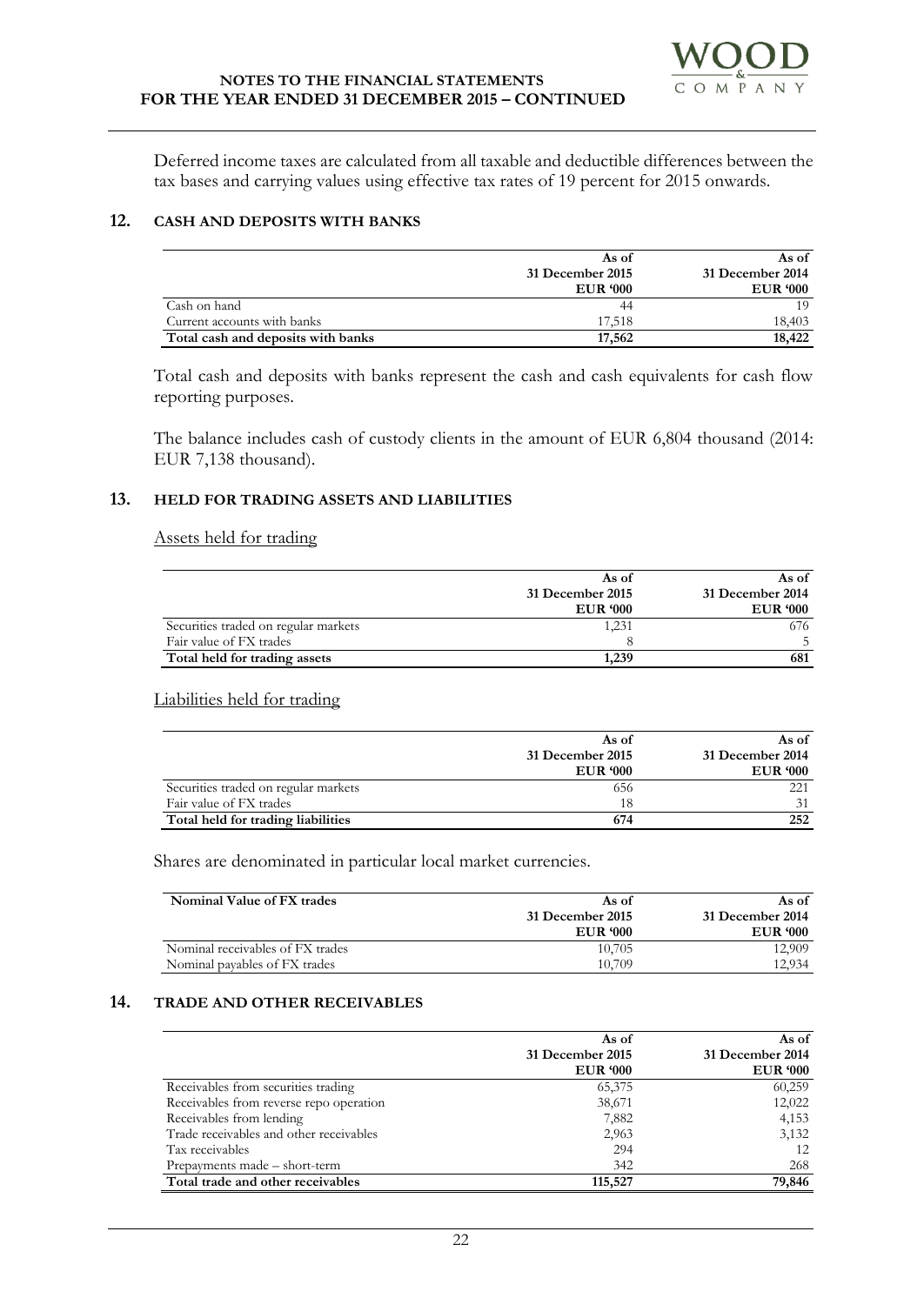

Receivables from securities trading (EUR 65,375 thousand) include mainly equity transactions for clients that remained unsettled at the 2015 year-end. These transactions were subsequently fully settled at the beginning of January 2016. Only an immaterial amount of receivables was overdue as of 31 December 2015.

Trade and other receivables totalling EUR 2,963 thousand consists of receivables resulting from issued invoices to clients for services of asset management, research and investment banking (EUR 1,609). They also include intercompany relations (EUR 217 thousand) and estimated receivables (EUR 58 thousand).

Securities received as collateral amounted to EUR 61,681 thousand as of 31 December 2015 (EUR 29,671 as of 31 December 2014). Securities are measured at fair value. All securities received as collateral could be sold or repledged.

#### **15. ACCRUED INCOME AND OTHER ASSETS**

Accrued income mainly includes prepaid offices rental.

#### **16. SECURITIES AVAILABLE FOR SALE**

|                                     | As of            | As of            |
|-------------------------------------|------------------|------------------|
|                                     | 31 December 2015 | 31 December 2014 |
|                                     | <b>EUR</b> '000  | <b>EUR</b> '000  |
| Unquoted bonds                      | 3,258            | 3,301            |
| Unquoted shares and equity holdings | 3.966            | 20               |
| Total available for sale            | 7,224            | 3,321            |

The item "Unquoted bonds" consists of the unlisted bonds of Czech companies with maturity in 2018 and 2019.

#### **17. SECURITIES HELD TO MATURITY**

The Company's held-to-maturity portfolio consists of the unlisted bonds of a Czech company with maturity in 2018.

#### **18. LONG-TERM RECEIVABLES**

Long-term receivables in the total amount of EUR 149 thousand (EUR 150 thousand in 2014) are principally composed of long-term advances paid for rentals.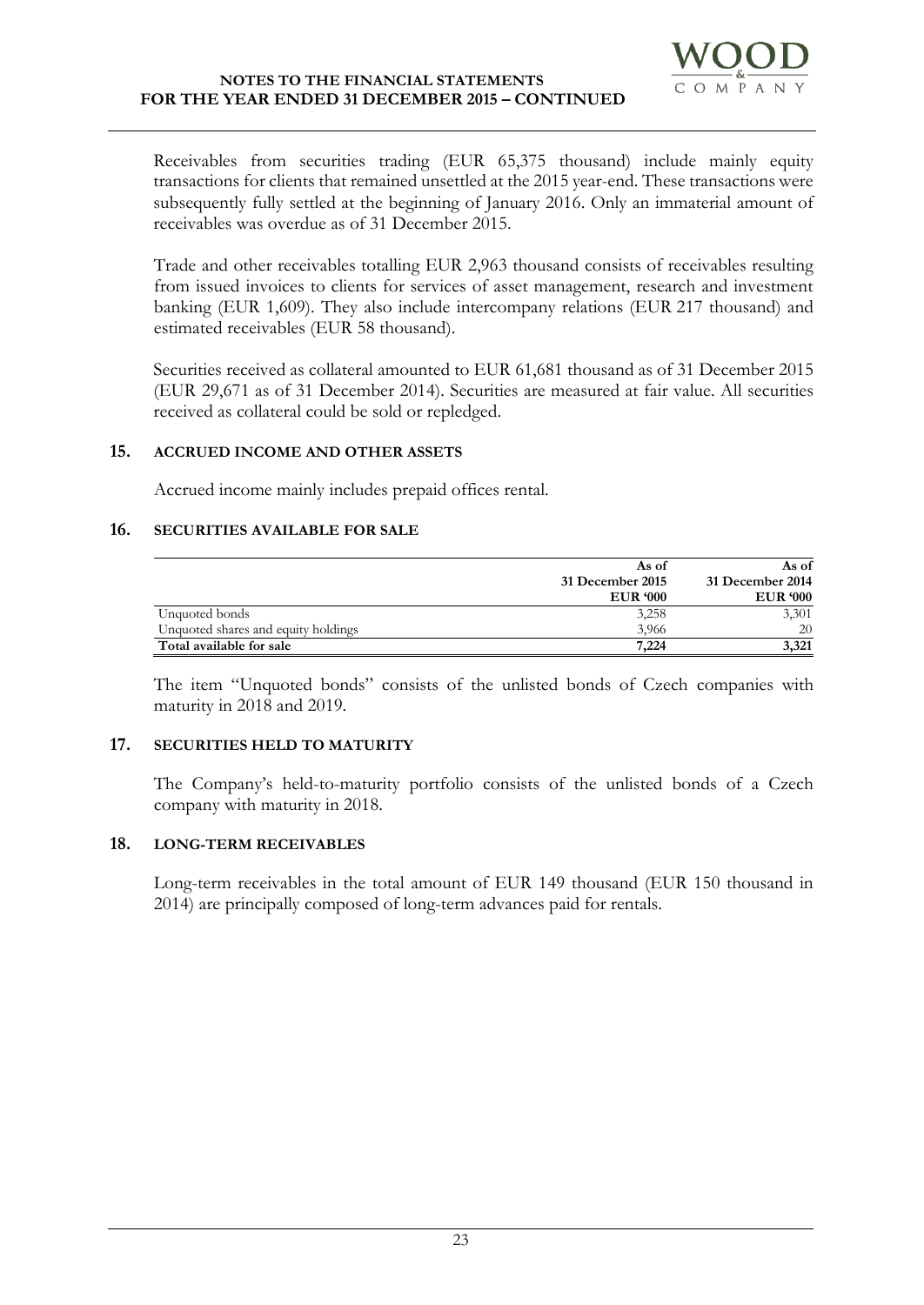

#### **19. TANGIBLE AND INTANGIBLE FIXED ASSETS**

|                                    | Goodwill        | Software        | Technical<br>appreciation | Furniture<br>and fixtures | Other<br>equipment | <b>Vehicles</b> | Total                    |
|------------------------------------|-----------------|-----------------|---------------------------|---------------------------|--------------------|-----------------|--------------------------|
|                                    | <b>EUR '000</b> | <b>EUR '000</b> | <b>EUR '000</b>           | <b>EUR '000</b>           | <b>EUR '000</b>    |                 | <b>EUR '000 EUR '000</b> |
| Cost                               |                 |                 |                           |                           |                    |                 |                          |
| 1 January 2015                     | 182             | 3,883           | 787                       | 783                       | 1,220              | 19              | 6,874                    |
| Additions                          | $\bf{0}$        | 49              | $\Omega$                  | 20                        | 93                 | 296             | 458                      |
| Acquisition of the branch          | 84              | $\Omega$        | $\theta$                  | 0                         | $\theta$           | $\Omega$        | 84                       |
| Disposals                          | $\overline{0}$  | $\overline{0}$  | 11                        | 6                         | 32                 | 15              | 64                       |
| Net impact of change in FX<br>rate | 3               | 102             | 20                        | 19                        | 33                 | 3               | 180                      |
| 31 December 2015                   | 269             | 4,034           | 796                       | 816                       | 1,314              | 303             | 7,532                    |
|                                    |                 |                 |                           |                           |                    |                 |                          |
| Accumulated depreciation           |                 |                 |                           |                           |                    |                 |                          |
| 1 January 2015                     | $\bf{0}$        | 2,623           | 285                       | 504                       | 1,068              | 1               | 4,481                    |
| Depreciation                       | $\theta$        | 411             | 54                        | 85                        | 76                 | 47              | 673                      |
| Acquisition of the branch          | 0               | $\Omega$        | $\theta$                  | 0                         | $\theta$           | $\theta$        | $\Omega$                 |
| Disposals                          | $\Omega$        | $\Omega$        | 11                        | 3                         | 35                 |                 | 50                       |
| Net impact of change in FX         | $\Omega$        | 72              | 7                         | 12                        | 29                 | $\Omega$        | 120                      |
| rate                               |                 |                 |                           |                           |                    |                 |                          |
| 31 December 2015                   | $\bf{0}$        | 3,106           | 335                       | 598                       | 1,138              | 47              | 5,224                    |
| Net book value                     |                 |                 |                           |                           |                    |                 |                          |
| 31 December 2015                   | 269             | 928             | 461                       | 218                       | 176                | 256             | 2,309                    |
| 1 January 2015                     | 182             | 1,260           | 502                       | 279                       | 152                | 18              | 2,393                    |

The net value of software consists mostly of Calypso software.

Goodwill arose in 2014 following the acquisition of the company in Italy. Since the transaction was not completely settled at the end of the financial year (31 December 2014), the Company recognised provisional values related to the initial recognition of the business combination. In 2015, the Company finally determined the value of the goodwill.

#### **20. SHARE CAPITAL AND RESERVES**

The registered share capital of the Company is represented by 198,000 shares with a nominal value of CZK 2,250 each.

#### **21. TRADE AND OTHER PAYABLES**

|                                  | As of<br>31 December 2015 | As of<br>31 December 2014 |
|----------------------------------|---------------------------|---------------------------|
|                                  | <b>EUR</b> '000           | <b>EUR '000</b>           |
| Trade and other payables         | 2,369                     | 2,481                     |
| Payables from securities trading | 67,904                    | 66,502                    |
| Payables from repo operation     | 29,852                    | 7,731                     |
| Payables from borrowings         | 2,926                     | 2,825                     |
| State budget payables            | 512                       | 464                       |
| <b>Estimated</b> liabilities     | 2,700                     | 1,162                     |
| Total trade and other payables   | 106,263                   | 81,165                    |

Trade and other payables consist of payables to suppliers that remained outstanding at the 2015 year-end and related parties payables (see Note 32). None of the payables were overdue as of 31 December 2015.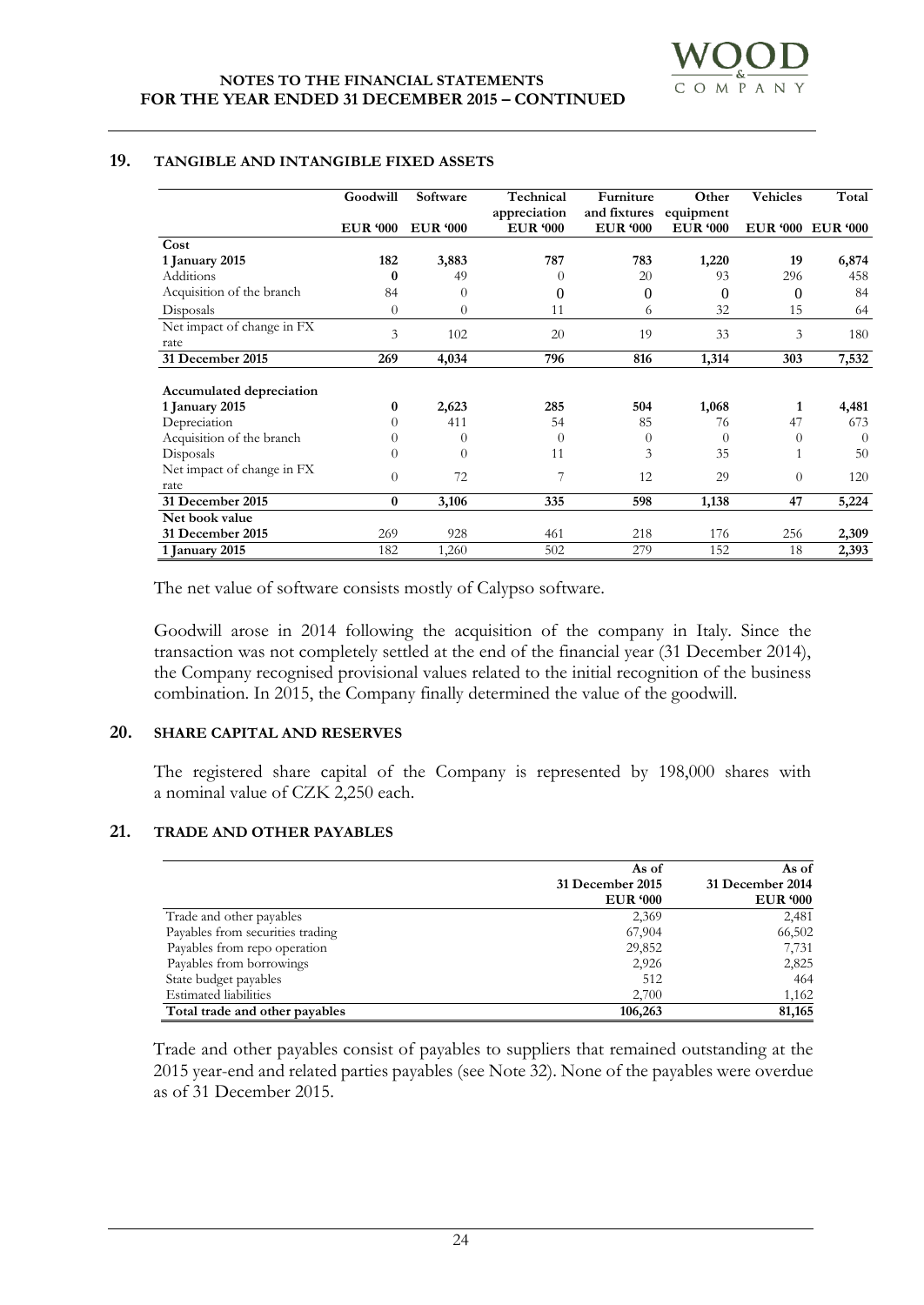

Payables from securities trading include equity transactions for clients that remained unsettled at the 2015 year-end, that were subsequently settled in January 2016. These balances also include amounts owed to clients due to cash held in custody of EUR 6,804 thousand (EUR 7,138 thousand in 2014)

Estimated liabilities include mainly an estimate for a guarantee fund contribution and estimates for services not invoiced by 31 December 2015.

Securities provided as collateral amounted to EUR 31,996 thousand (2014: EUR 11,075 thousand). Securities are measured at fair value.

#### **22. ACCRUALS AND OTHER LIABILITIES**

Accruals and other liabilities mainly consist of a received commission that belongs to other counterparties and accruals for the lease of office space.

#### **23. PROVISION FOR POST-EMPLOYMENT BENEFITS**

The provision for post-employment benefits consist of the TFR fund for employees of the branch in Italy constituted obligatorily under Italian law. It represents the commitment of the amount that will be paid for employees after termination of the employment. The Company holds the same amount in cash (recognised in the statement of financial position under "Cash and deposits with banks").

#### **24. ISSUED BONDS**

The Company issued bonds with a fixed interest rate of 3.22%, nominal value of CZK 200,000 thousand and a maturity date in 2018. In 2015, the Company sold a portion of these bonds (with a nominal value of CZK 100,000 thousand) to an individual investor.

#### **25. FOREIGN CURRENCY RISK**

The Company principally conducts its business in Czech crowns and other important currencies of Central and Eastern Europe. The Company established rules in respect of the holding of current assets, specifically cash denominated in individual currencies, pursuant to its internal guidelines for foreign currency risk management.

Responsibility for foreign currency risk management lies with the Treasury department, which monitors, on an ongoing basis, foreign currency positions in respect of current assets and decides on their structure and amount specifically in relation to the currency structure of long-term liabilities.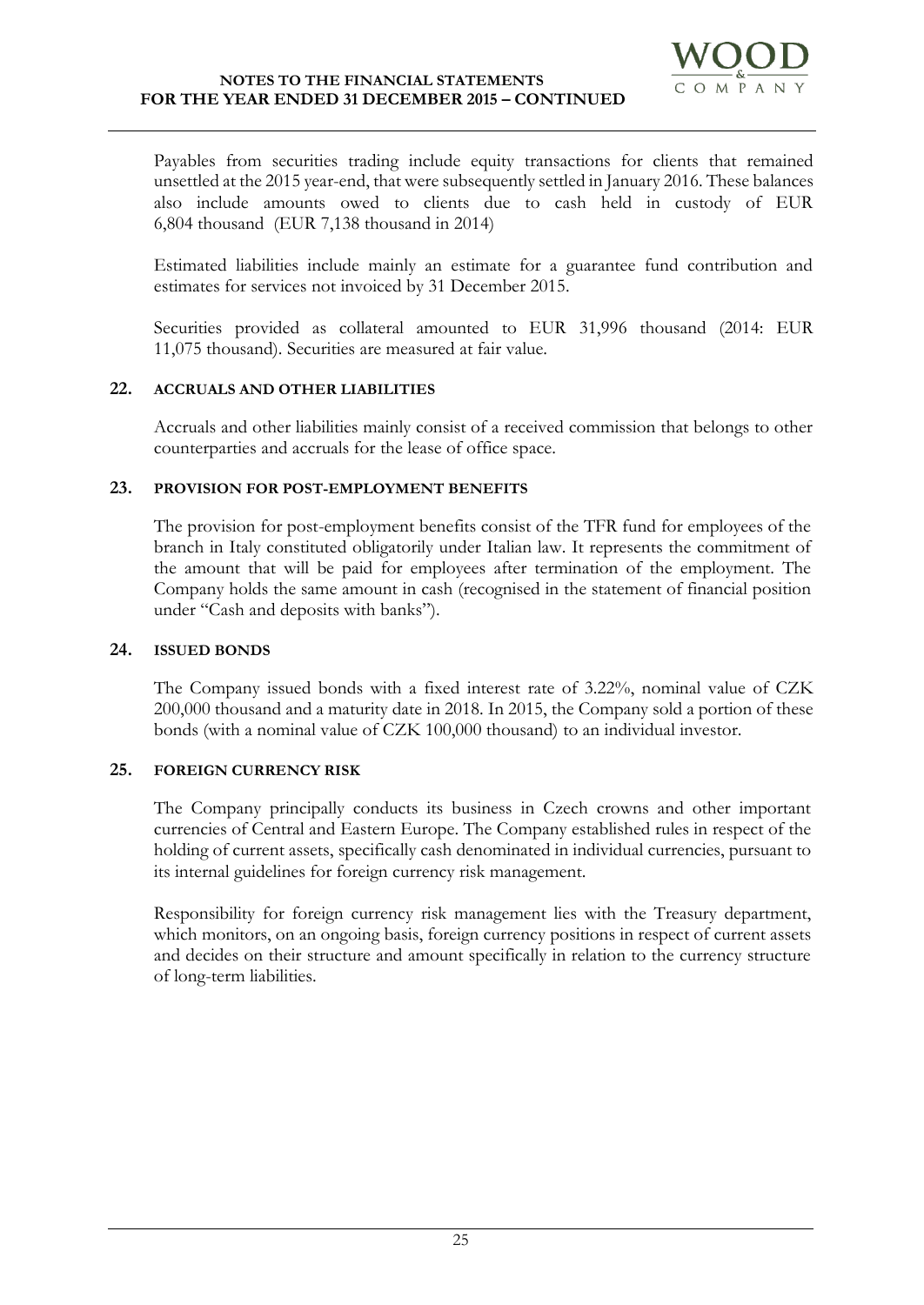

Set out below is an analysis of selected assets and liabilities of the Company as of 31 December 2015 in EUR thousand:

| Currency:                                | <b>CZK</b> | <b>EUR</b>     | <b>PLN</b>     | <b>HUF</b>       | Other        | Total          |
|------------------------------------------|------------|----------------|----------------|------------------|--------------|----------------|
| Cash and deposits with banks             | 7,604      | 6,840          | 1,337          | 61               | 1,720        | 17,562         |
| Assets held for trading                  | 159        | 179            | 455            | $\overline{0}$   | 446          | 1,239          |
| Securities available for sale            | 1,645      | 5,579          | $\theta$       | $\overline{0}$   | $\theta$     | 7,224          |
| Trade and other receivables              | 33,129     | 36,597         | 12,813         | 6,720            | 26,268       | 115,527        |
| Accrued income and other asset           | 66         | 188            | 38             | 6                | 371          | 669            |
| Long term receivables                    | $\Omega$   | 149            | $\Omega$       | $\overline{0}$   | $\Omega$     | 149            |
| Held to maturity assets                  | 37         | $\theta$       | $\theta$       | $\theta$         | $\theta$     | 37             |
| Deferred tax assets                      | 52         | $\overline{0}$ | $\overline{0}$ | $\boldsymbol{0}$ | $\mathbf{0}$ | 52             |
| Intangible assets                        | 920        | 276            | $\theta$       | $\overline{0}$   | $\theta$     | 1,196          |
| Property and equipment                   | 934        | 134            | 16             | $\overline{0}$   | 28           | 1,112          |
| Total assets                             | 44,546     | 49,942         | 14,659         | 6,787            | 28,833       | 144,76<br>7    |
| Share capital                            | 17,777     | $\theta$       | $\theta$       | $\overline{0}$   | $\theta$     | 17,777         |
| Reserve fund from profit                 | 610        | $\Omega$       | $\Omega$       | $\overline{0}$   | $\Omega$     | 610            |
| Retained earnings                        | 1,869      | $\theta$       | $\theta$       | $\overline{0}$   | $\Omega$     | 1,869          |
| Revaluation fund from AFS                | $\Omega$   | $\theta$       | $\theta$       | $\theta$         | $\Omega$     | $\bf{0}$       |
| Share / Option scheme capital fund       | 579        | $\theta$       | $\Omega$       | $\theta$         | $\Omega$     | 579            |
| Profit for the current period            | 4,296      | $\theta$       | $\theta$       | $\theta$         | $\Omega$     | 4,296          |
| Reporting currency conversion            | $-1,479$   | $\theta$       | $\theta$       | $\theta$         | $\theta$     | $-1,479$       |
| Deferred tax liability                   | $\theta$   | $\Omega$       | $\theta$       | $\theta$         | $\Omega$     | $\Omega$       |
| Issued debt securities                   | 3,761      | $\Omega$       | $\theta$       | $\theta$         | $\Omega$     | 3,761          |
| Provision for post-employment benefits   | $\Omega$   | 498            | $\theta$       | $\theta$         | $\Omega$     | 498            |
| Amounts owed to banks                    | 555        | 7,382          | $\theta$       | 229              | 40           | 8,206          |
| Liabilities held for trading             | 235        | 243            | 36             | $\theta$         | 160          | 674            |
| Trade and other liabilities              | 29,147     | 33,373         | 12,210         | 6,457            | 25,076       | 106,26<br>3    |
| Accruals and other liabilities           | 11         | 269            | $\theta$       | $\overline{0}$   | 25           | 305            |
| Tax liabilities, current                 | 1,268      | 140            | $\Omega$       | $\theta$         | $\Omega$     | 1,408          |
| <b>Total liabilities</b>                 | 58,629     | 41,905         | 12,246         | 6,686            | 25,301       | 144,76<br>7    |
| Off-Balance sheet items effect           | 10,259     | $-5,613$       | $-2,065$       | $-146$           | $-2,435$     | $\overline{0}$ |
| Net on statement of financial position   |            |                |                |                  |              |                |
| currency position as of 31 December 2015 | $-3,824$   | 2,424          | 348            | $-45$            | 1,097        | $\bf{0}$       |
| Net on statement of financial position   |            |                |                |                  |              |                |
| currency position as of 31 December 2014 | $-2,346$   | 1,464          | 73             | $-79$            | 888          | $\bf{0}$       |

#### **26. LIQUIDITY RISK MANAGEMENT**

The Company's liquidity management is based on the fact that the majority of the operations and transactions negotiated by the Company are settled in compliance with the T+2 or T+3 principle (trade date + 2 or 3 business days). Responsibility for managing the Company's liquidity rests with the Treasury department, which closely co-operates with the Settlement department. The Treasury department primarily undertakes analyses of maturity and currency structures of future receivables and payables to ensure that the Company constantly carries a sufficient amount of assets readily convertible into cash.

In addition, the Company's internal guidelines set out volumes of purchases and sales that a dealer is authorised to enter into on his account during one trading day and the amount of the securities that the dealer may hold on his account at the end of the trading day.

Authorised employees of the Trading, Treasury and Settlement departments carry out checks for compliance with the set limits during the day.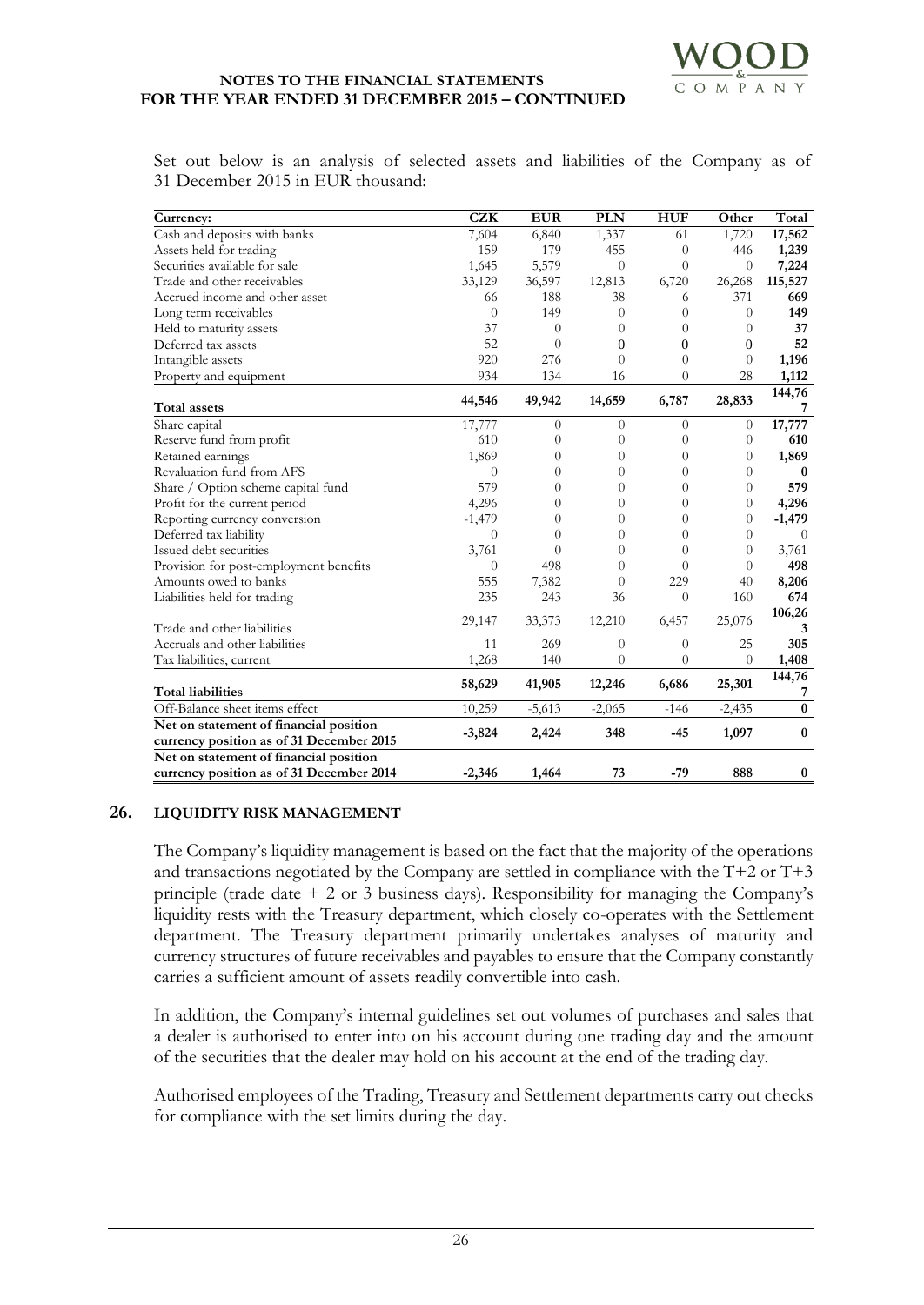

Set out below is an analysis of financial liabilities of the Company as of 31 December 2015 (31 December 2014) according to remaining maturity in EUR thousand. Items with unspecified maturity are included in the column "Maturity undefined".

|                                | On     | Under 3 | Under 1 | Under 5 | Over 5 | Maturity  | Total   |
|--------------------------------|--------|---------|---------|---------|--------|-----------|---------|
| Maturity:                      | demand | months  | vear    | vears   | vears  | undefined |         |
| Issued debt securities         |        |         | -61     | 3,700   |        |           | 3,761   |
| Amounts owed to banks          |        | 8,206   |         |         |        |           | 8,206   |
| Liabilities held for trading   |        | 674     |         |         |        |           | 674     |
| Trade and other payables       |        | 103,563 | 2,700   |         |        |           | 106,263 |
| Accruals and other liabilities |        | 305     |         |         |        |           | 305     |
| Income tax payable             |        |         | 1.408   |         |        |           | 1,408   |
| <b>Total 31 Dec 2015</b>       |        | 112,748 | 4.169   | 3,700   |        |           | 120,617 |

|                                | On     | Under 3 | Under 1 | Under 5 | Over 5 | Maturity        | Total  |
|--------------------------------|--------|---------|---------|---------|--------|-----------------|--------|
| Maturity:                      | demand | months  | vear    | vears   |        | vears undefined |        |
| Amounts owed to banks          |        | 4.136   |         |         |        |                 | 4,136  |
| Liabilities held for trading   |        | 252     |         |         |        |                 | 252    |
| Trade and other payables       |        | 80,004  | 1.161   |         |        |                 | 81,165 |
| Accruals and other liabilities |        | 134     |         |         |        |                 | 134    |
| Income tax payable             |        |         | 157     |         |        |                 | 157    |
| <b>Total 31 Dec 2014</b>       |        | 84,526  | 1.318   |         |        |                 | 85,844 |

The carrying value does not significantly differ from the contractual cash flows of financial liabilities.

#### **27. CREDIT RISK**

The Company controls its credit risk to minimise its exposures by appropriate selection and regular monitoring of the counterparties with which the Company negotiates the transactions or to whom the Company provides its services. The Company's receivables can be divided into a dominant part created by unsettled security trades and a minor part created by the holding of debt securities. As the transactions of security trading are settled using the delivery versus payment method, the Company is exposed only to a marginal credit risk. The Company reduces the credit risk of holding debt securities by choosing only securities where credit risk is manageable and acceptable. Subsequently, the Company calculates fair value from ongoing trades with counterparties or the fair value is determined by a qualified independent third party (eg in the form of an expert appraisal).

#### **28. INTEREST RATE RISK**

Interest rate risk is the risk that the value of a financial instrument will fluctuate due to changes in market interest rates. The length of time for which the rate of interest is fixed on a financial instrument thus indicates to what extent it is exposed to an interest rate risk.

Due to the nature of its operations and the contractual maturity of its financial assets and liabilities the Company is not exposed to a significant interest rate risk.

#### **29. MARKET RISK**

In order to measure and manage market risks, the Company primarily operates a system of limits arising from the Company's needs and external requirements.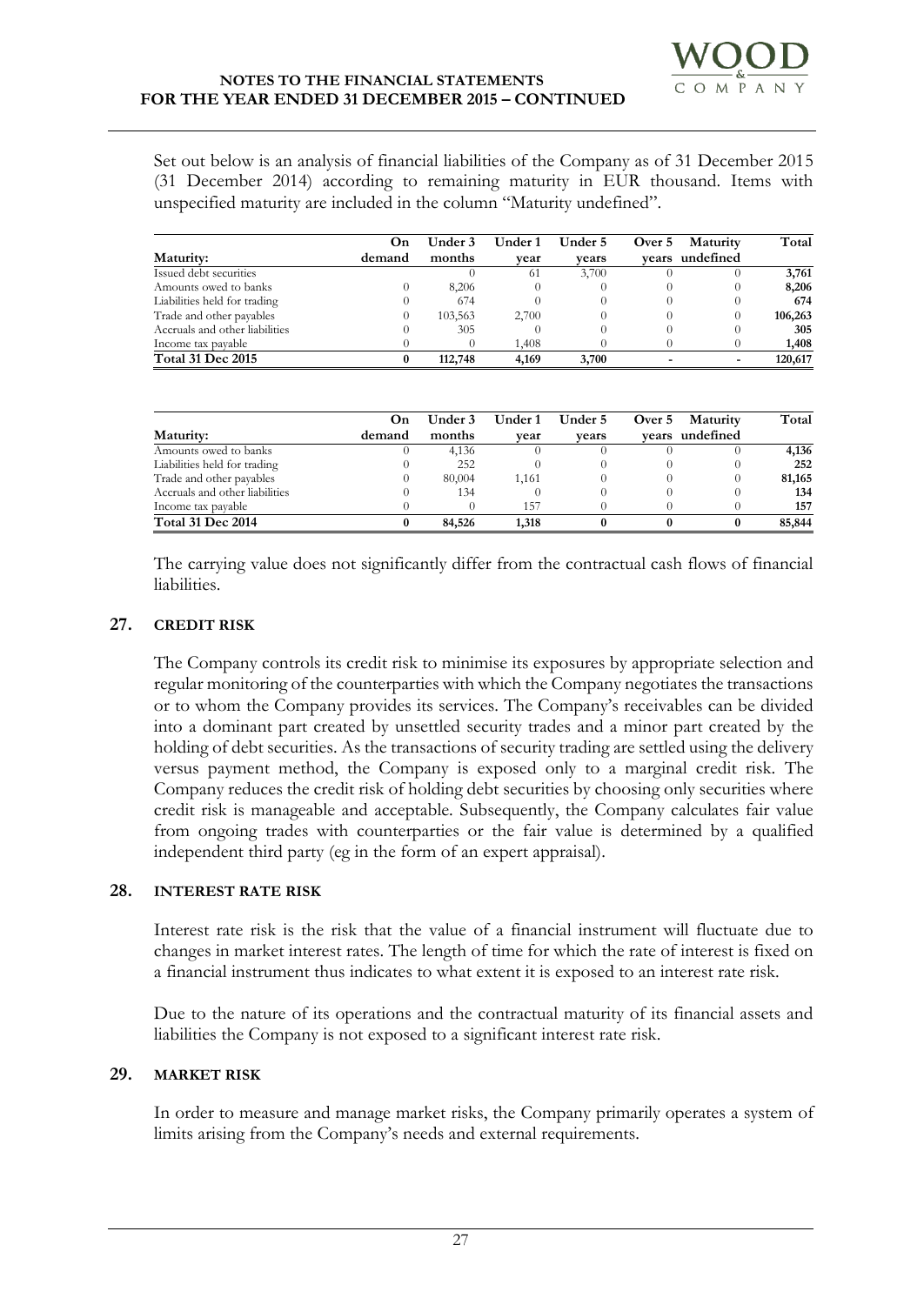

The Company trades the following instruments that carry market risk:

- Shares traded on the Prague Stock Exchange; and
- Selected foreign shares traded on foreign stock exchanges and derivatives contracts.

The following table calculates the Equity Sensitivity Analysis (Delta) in EUR thousand. Sensitivity represents shift by  $+/-$  5percent of all securities in the portfolio.

| 2015                                                                      | Sensitivity | Sensitivity<br>Long Position Short Position Sensitivity | Total |
|---------------------------------------------------------------------------|-------------|---------------------------------------------------------|-------|
| Sensitivity in Shareholder's Equity Amount - Public Equity (listed stock) | 260         |                                                         |       |
| Sensitivity in Income Amount – Public Equity (listed stock)               |             |                                                         |       |

| 2014                                                                      | Sensitivity | Sensitivity                              | Total |
|---------------------------------------------------------------------------|-------------|------------------------------------------|-------|
|                                                                           |             | Long Position Short Position Sensitivity |       |
| Sensitivity in Shareholder's Equity Amount - Public Equity (listed stock) |             |                                          |       |
| Sensitivity in Income Amount - Public Equity (listed stock)               | 34          |                                          |       |

#### **30. CAPITAL MANAGEMENT**

The Company's principal capital management tool involves monitoring and adhering to the capital adequacy limit.

The Company additionally manages its capital to ensure that the Company is able to continue as a going concern while maximising the return to shareholders through the optimisation of the debt and equity balance.

#### **31. ESTIMATED FAIR VALUE OF ASSETS AND LIABILITIES OF THE COMPANY**

The carrying amounts of cash and cash equivalents, receivables, prepayments, other current assets, payables and current borrowings approximate their fair value due to the short-term maturity of these instruments.

#### **32. FINANCIAL INSTRUMENTS MEASURED AT FAIR VALUE**

The Company classifies fair value measurements using a fair value hierarchy that reflects the significance of the inputs used in making the measurements. The fair value hierarchy has the following levels:

- a. quoted prices (unadjusted) in active markets for identical assets or liabilities (Level 1);
- b. inputs other than quoted prices included within Level 1 that are observable for the asset or liability, either directly (i.e. as prices) or indirectly (i.e. derived from prices) (Level 2); and
- c. inputs for the asset or liability that are not based on observable market data (unobservable inputs) (Level 3).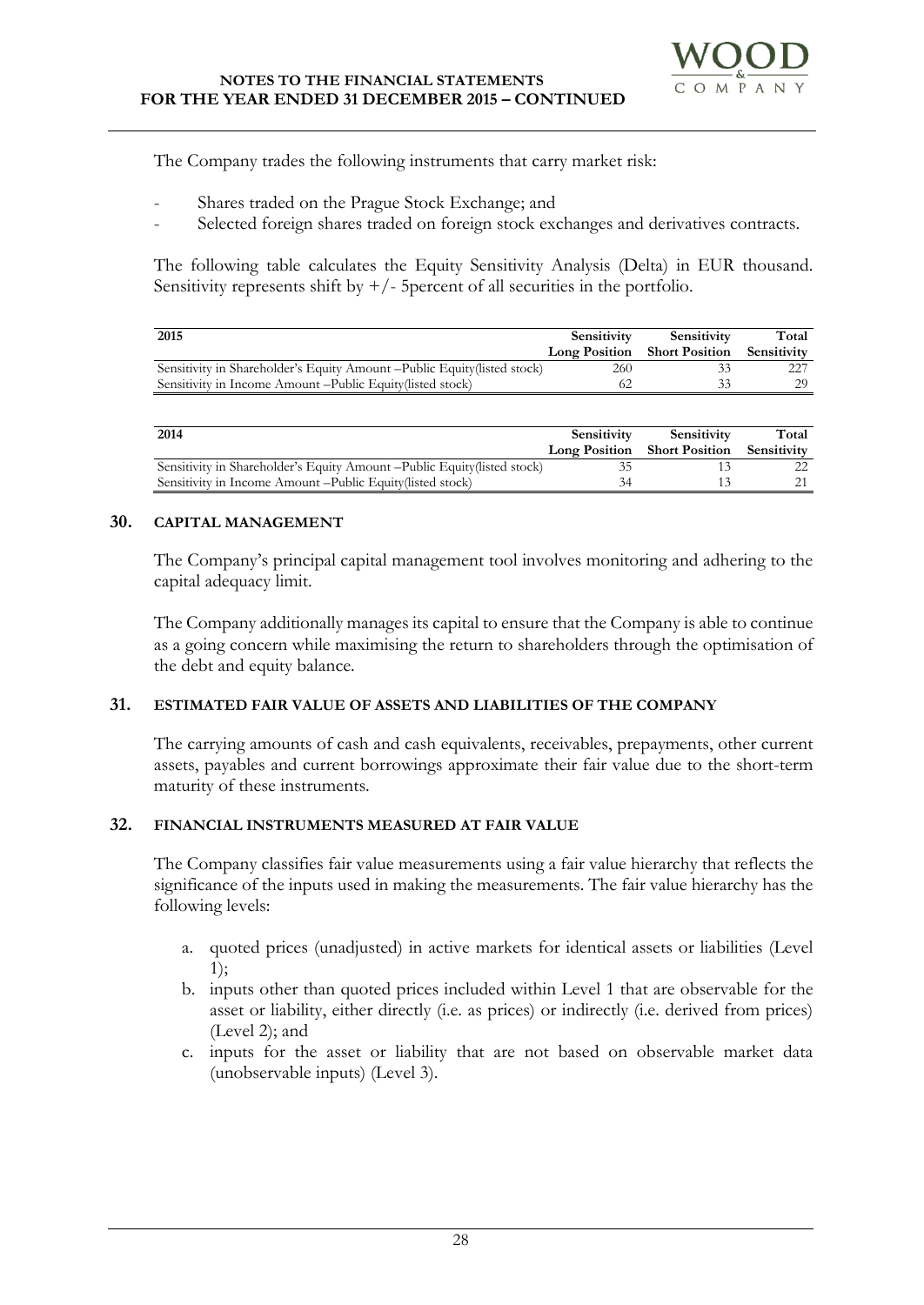#### **NOTES TO THE FINANCIAL STATEMENTS FOR THE YEAR ENDED 31 DECEMBER 2015 – CONTINUED**



| 2015                          | Total           | Level 1         | Level <sub>2</sub> | Level 3         |
|-------------------------------|-----------------|-----------------|--------------------|-----------------|
|                               | <b>EUR '000</b> | <b>EUR '000</b> | <b>EUR '000</b>    | <b>EUR '000</b> |
| <b>Financial assets</b>       |                 |                 |                    |                 |
| Trading assets                |                 |                 |                    |                 |
| - Quoted equities             | 1,231           | 1,231           | $\overline{0}$     | $\theta$        |
| - Fair value of FX trades     | 8               | $\bf{0}$        | 8                  | $\Omega$        |
| Securities available for sale |                 |                 |                    |                 |
| -Unquoted bonds               | 3,258           | $\mathbf{0}$    | $\mathbf{0}$       | 3,258           |
| -Unquoted equities            | $\bf{0}$        | $\bf{0}$        | $\theta$           | $\overline{0}$  |
| <b>Financial liabilities</b>  |                 |                 |                    |                 |
| Trading liabilities           |                 |                 |                    |                 |
| - Quoted equities             | $-656$          | $-656$          | $\theta$           | $\theta$        |
| - Fair value of FX trades     | $-18$           | $\Omega$        | $-18$              | $\Omega$        |
| Total                         | 3,823           | 575             | $-10$              | 3,258           |
|                               |                 |                 |                    |                 |
| 2014                          | Total           | Level 1         | Level <sub>2</sub> | Level 3         |
|                               | <b>EUR '000</b> | <b>EUR '000</b> | <b>EUR '000</b>    | <b>EUR '000</b> |
| <b>Financial assets</b>       |                 |                 |                    |                 |
| Trading assets                |                 |                 |                    |                 |
| - Quoted equities             | 676             | 676             | $\overline{0}$     | $\Omega$        |
| - Fair value of FX trades     | 5               | $\theta$        | 5                  | $\Omega$        |
| Securities available for sale |                 |                 |                    |                 |
| -Unquoted bonds               | 3,301           | $\theta$        | $\theta$           | 3,301           |
| -Unquoted equities            | $\bf{0}$        | $\theta$        | $\overline{0}$     | $\theta$        |
| <b>Financial liabilities</b>  |                 |                 |                    |                 |
| Trading liabilities           |                 |                 |                    |                 |
| - Quoted equities             | $-221$          | $-221$          | $\overline{0}$     | $\theta$        |
| - Fair value of FX trades     | $-31$           | $\theta$        | $-31$              | $\Omega$        |
| Total                         | 3,730           | 455             | $-26$              | 3,301           |

\*) Part of the securities available for sale not included in the table above are measured at cost due to the impossibility to reliably determine their fair value and the Company performs regular impairment testing.

#### **Financial instruments measured at fair value based on level 3**

| 2015            | Securities available for sale |  |  |
|-----------------|-------------------------------|--|--|
|                 | Unquoted bonds                |  |  |
|                 | <b>EUR '000</b>               |  |  |
| Opening balance | 3,301                         |  |  |
| Purchase        | 513                           |  |  |
| Disposals       | 556                           |  |  |
| Closing balance | 3,258                         |  |  |

| 2014            | Securities available for sale |  |  |
|-----------------|-------------------------------|--|--|
|                 | Unquoted bonds                |  |  |
|                 | <b>EUR '000</b>               |  |  |
| Opening balance |                               |  |  |
| Purchase        | 3,301                         |  |  |
| Disposals       |                               |  |  |
| Closing balance | 3,301                         |  |  |

#### **33. SEGMENT REPORTING**

The Company is not required to provide a segment reporting analysis under IFRS.

#### **34. RELATED PARTIES**

During the year, the Company entered into the following related party transactions.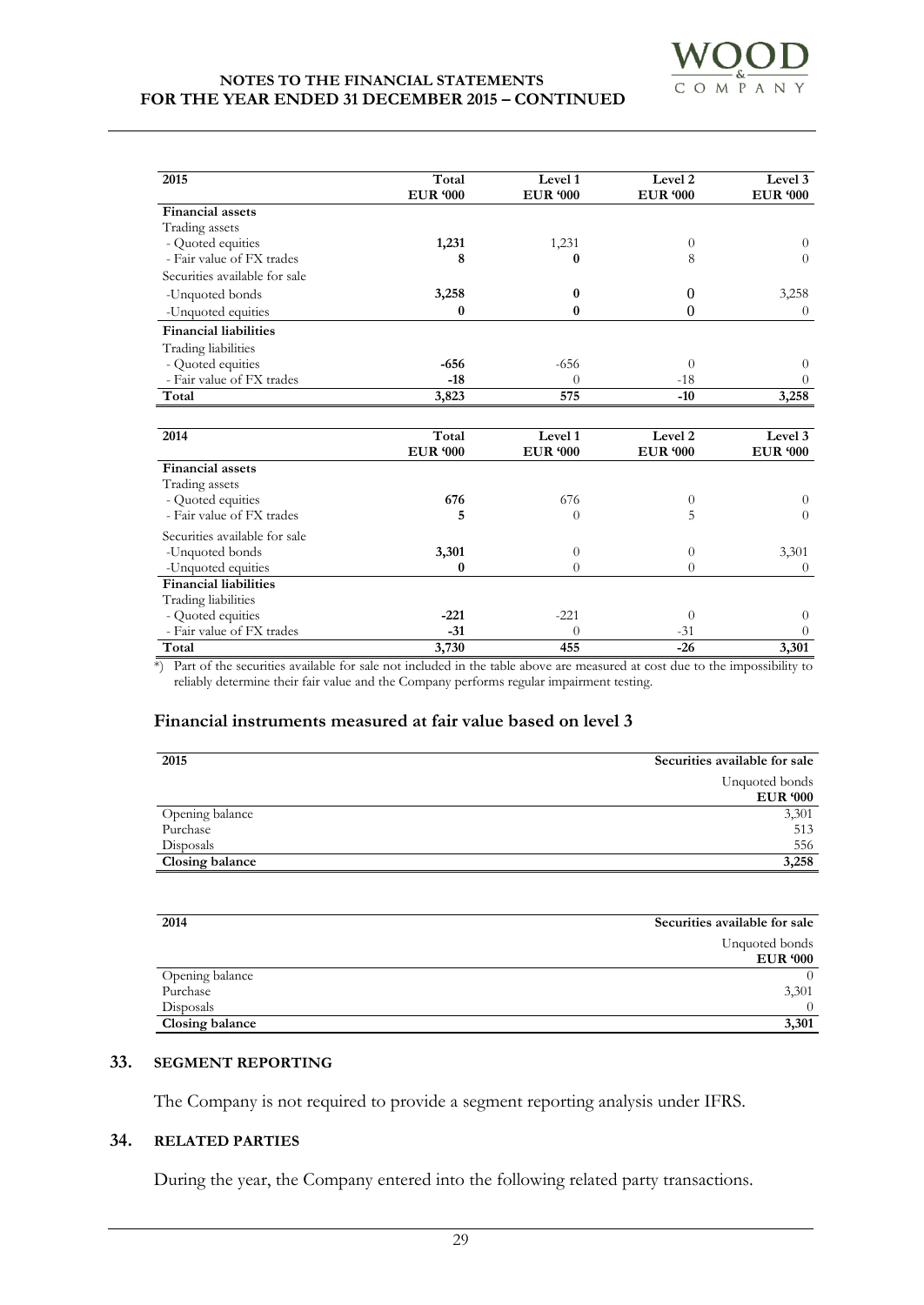

#### **34.1. WOOD & Company Group S.A. ("WOOD SA")**

As of 31 December 2015, the Company reports a receivable of EUR 2,992 thousand (2014: EUR 1,028 thousand) from WOOD SA (included in "Receivables from lending" in Note 14).

As of 31 December 2015, the Company reports payables of EUR 127 thousand (2014: EUR 447 thousand) to WOOD SA (included in "Trade and other payables" in Note 21).

The Company recognises expenses in the amount of EUR 16 thousand (2014: EUR 19 thousand) which represent the deemed value of shares and options of WOOD SA granted to employees of the Company derived from WOOD SA's consolidated equity.

The Company reports interest income totalling EUR 50 thousand (2014: EUR 51 thousand) from a loan granted to WOOD SA.

The Company reports interest expenses totalling EUR 0 thousand (2014: EUR 2 thousand) related to a loan provided by WOOD SA.

#### **34.2. Wood and Company Financial Services AG ("WOOD AG")**

The Company invoiced to WOOD AG a fee for services in the amount of EUR 13 thousand (2014: EUR 44 thousand).

As of 31 December 2015, the Company reports a receivable of EUR 871 thousand (2014: EUR 850 thousand) from WOOD AG which is included in "Receivables from lending" in Note 14. As of 31 December 2015, the Company reported a payable to WOOD AG in the amount of EUR 65 thousand (2014: EUR 73 thousand) which is included in "Trade and other payables" in Note 21.

The Company reports interest income of EUR 21 thousand related to a loan provided to WOOD AG (2014: EUR 2 thousand).

#### **34.3. Wood & Company, a.s. ("WOOD SK")**

As of 31 December 2015, the Company reports receivables from WOOD SK of EUR 210 (2014: a payable of EUR 312 thousand) which is included in "Trade and other receivables" in Note 14 (2014: "Trade and other payables" in Note 21).

WOOD SK invoiced the Company for services in the amount of EUR 7 thousand (2014: EUR 7 thousand).

The Company reports income on consultancy amounting to EUR 0 thousand (2014: an expense of EUR 311 thousand).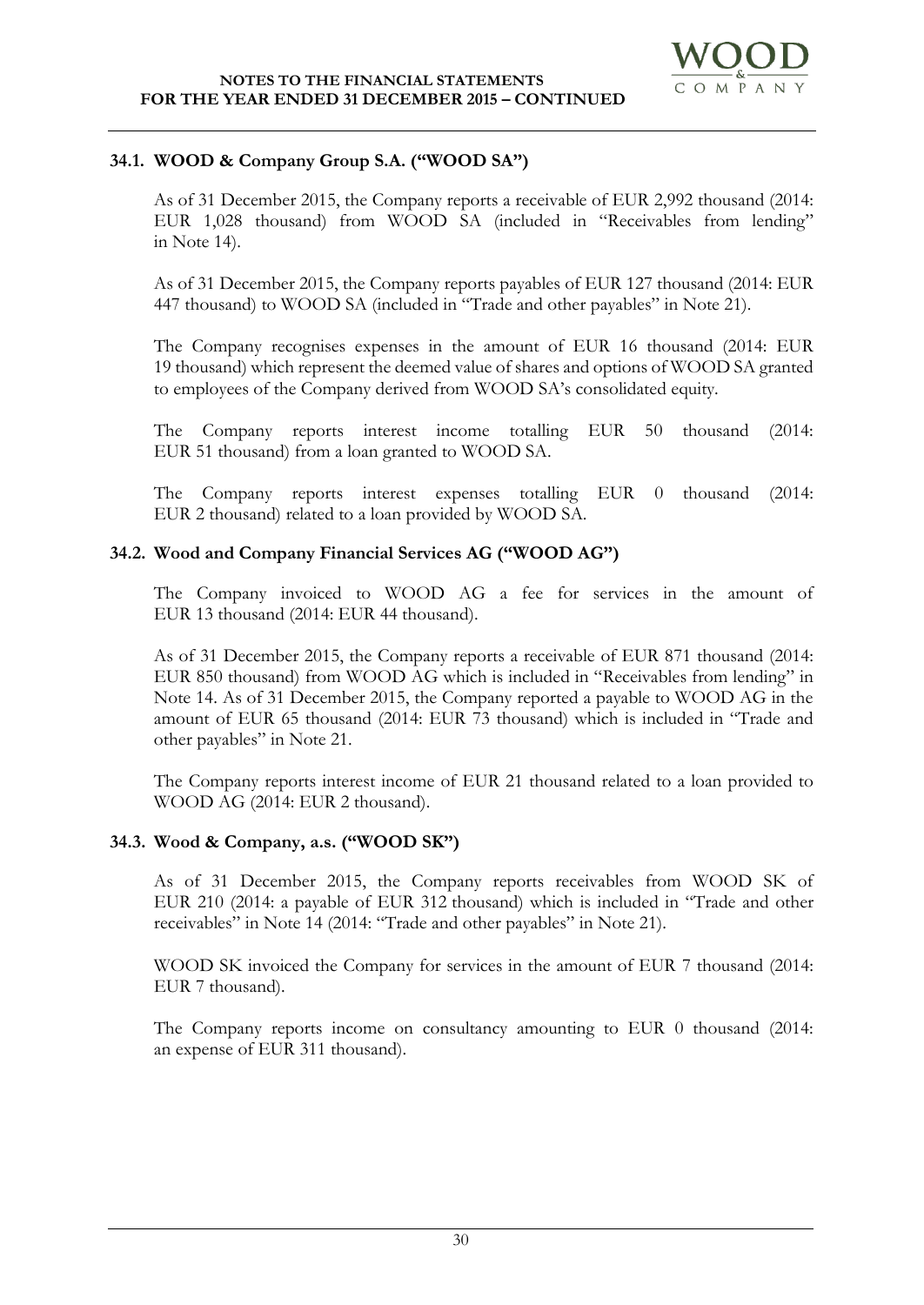

#### **34.4. WOOD & Company investiční společnost, a.s. ("WOOD IS")**

The Company invoiced the services provided to WOOD IS in the amount of EUR 36 thousand (2014: EUR 35 thousand). Interest expense from a loan provided by WOOD IS amounted to EUR 17 thousand (2014: EUR 14 thousand).

As of 31 December 2015, the Company reported a receivable of EUR 3 thousand (2014: EUR 7 thousand) from WOOD IS (included in "Trade and other receivables" in Note 14) arising mainly from the recharging of rental costs.

As of 31 December 2015, the Company reports payables of EUR 986 thousand (2014: EUR 944 thousand) to WOOD IS (included in "Payables from borrowings" in Note 21).

#### **34.5. WOOD & Company Holding Limited (HOLDING MALTA)**

As of 31 December 2015, the Company reports a receivable from HOLDING MALTA (included in "Trade and other receivable" in Note 14) in the amount of EUR 4 thousand (2014: payable EUR 4 thousand).

The Company reports interest expenses totalling EUR 2 thousand (2014: EUR 1 thousand) related to a loan provided by HOLDING MALTA.

#### **34.6. WOOD & Company Funds SICAV, p.l.c. (SICAV)**

As of 31 December 2015, the Company reports a receivable from SICAV (included in "Trade and other receivables" in Note 14) in the amount of EUR 308 thousand (2014: EUR 446 thousand). The Company invoiced the services provided to SICAV in the amount of EUR 294 thousand (EUR 91 thousand in 2014).

#### **35. ASSETS UNDER MANAGEMENT AND CUSTODY**

|                         | As of            | As of            |
|-------------------------|------------------|------------------|
|                         | 31 December 2015 | 31 December 2014 |
|                         | <b>EUR</b> '000  | <b>EUR</b> '000  |
| Assets under custody    | 193,600          | 193,602          |
| Assets under management | 64,694           | 56,891           |

The assets under custody do not include assets of CZK 23,574 thousand which are received under management as well as under the Company's custody.

#### **36. REMUNERATION OF KEY MANAGEMENT**

During the reporting period, the short-term benefits to the key management amounted to EUR 188 thousand (2014: EUR 188 thousand). Key management personnel are those persons having authority and responsibility for planning, directing and controlling the activities of the Company. No other benefits were provided to the key management.

#### **37. ISSUED LOANS, BORROWINGS OR OTHER BENEFITS**

During the reporting period, the Company provided its statutory bodies, shareholders or management with no loans, borrowings or other benefits.